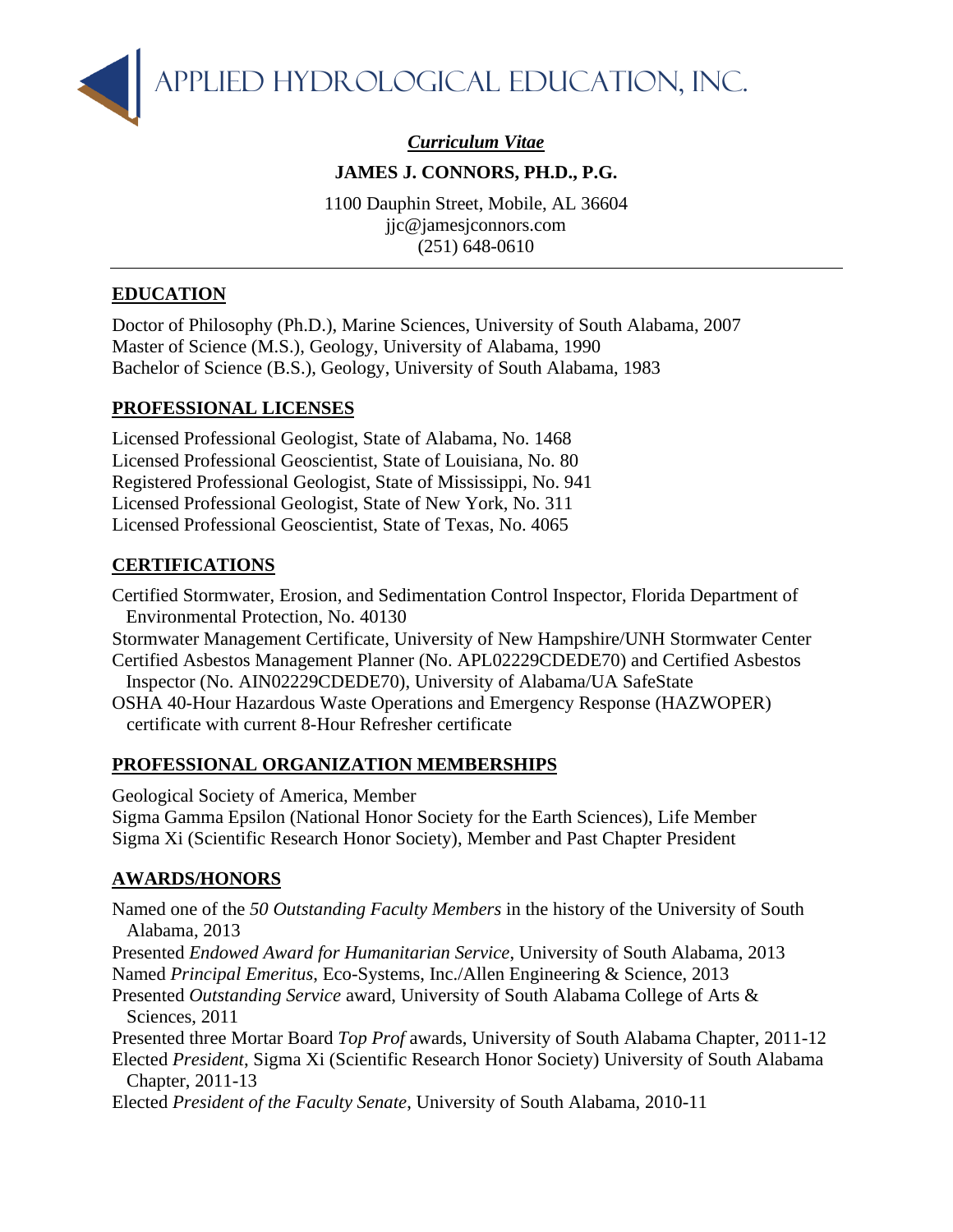Presented *Faculty Member of the Year* awards, *2009* and *2010*, University of South Alabama Student Government Association

Inducted into *Sigma Xi* (Scientific Research Honor Society), 2009-present

Elected *President, Southwest Alabama Geological Society*, 2007-09

Presented *Teaching Excellence* award, University of South Alabama College of Arts & Sciences, 2007

Presented *Most Outstanding Young Professional* award, Woodward-Clyde Consultants, 1992

Inducted into *Sigma Gamma Epsilon* (National Honor Society for the Earth Sciences), 1983 present

#### **PROFESSIONAL EXPERIENCE**

#### **Private-Sector**

Applied Hydrological Education, Inc., Fairhope, AL, 2016-present *Principal Scientist* (1/16-present) James J. Connors & Associates, LLC, Fairhope, AL, 2013-present *President/Principal Scientist* (2/13-present) Eco-Systems, Inc. (now Allen Engineering & Science), Jackson, MS, Fairhope, AL, 1993-2013 *Principal Emeritus* (2/13) *Co-founder/Senior Principal* (2/93-2/13) Exsorbet Industries, Inc., Little Rock, AR, and Jackson, MS, 1995-1999 *President/Chief Executive Officer/Chairman, Board of Directors* (2/97-2/99) *Chief Operations Officer* (1/97-2/97) *Interim President*, Emergency Response/Industrial Services Subsidiary, (9/96-1/97) *Executive Vice President for Sales and Business Development* (4/96-1/98) *Senior Principal Hydrogeologist* (12/95-4/96) Woodward-Clyde Consultants, Jackson, MS, 1989-1993 *Vice President* (8/91-5/93) *Operating Unit Manager* (8/90-8/91) *Office Manager/Senior Project Scientist* (5/89-8/90) Geraghty & Miller, Inc., Tampa, FL, and Baton Rouge, LA, 1986-1989 *Senior Scientist/Division Manager for Hydrocarbon Services* (5/88-5/89) *Staff Scientist* (5/87-5/88) *Scientist* (6/86-5/87) P.E. LaMoreaux & Associates, Inc., Tuscaloosa, AL, and Lakeland, FL, 1985-1986 *Hydrogeologist/Computer Modeler* (7/85-6/86) **Academic** (University of South Alabama, Mobile, AL, 2003-2016) Faculty Positions *Associate Professor*, Department of Interdisciplinary Studies (1/15-1/16) *Assistant Professor*, Department of Interdisciplinary Studies (8/12-12/13) *Assistant Professor*, Department of Earth Sciences (1/08-3/12) *Instructor*, Department of Earth Sciences (1/05-1/08) *Part-time Instructor*, Department of Earth Sciences (1/03-1/05) Administrative Positions

*Interim Dean*, School of Continuing Education & Special Programs (1/15-1/16) *Special Assistant to the Vice President for Research & Economic Development* (12/13-1/15)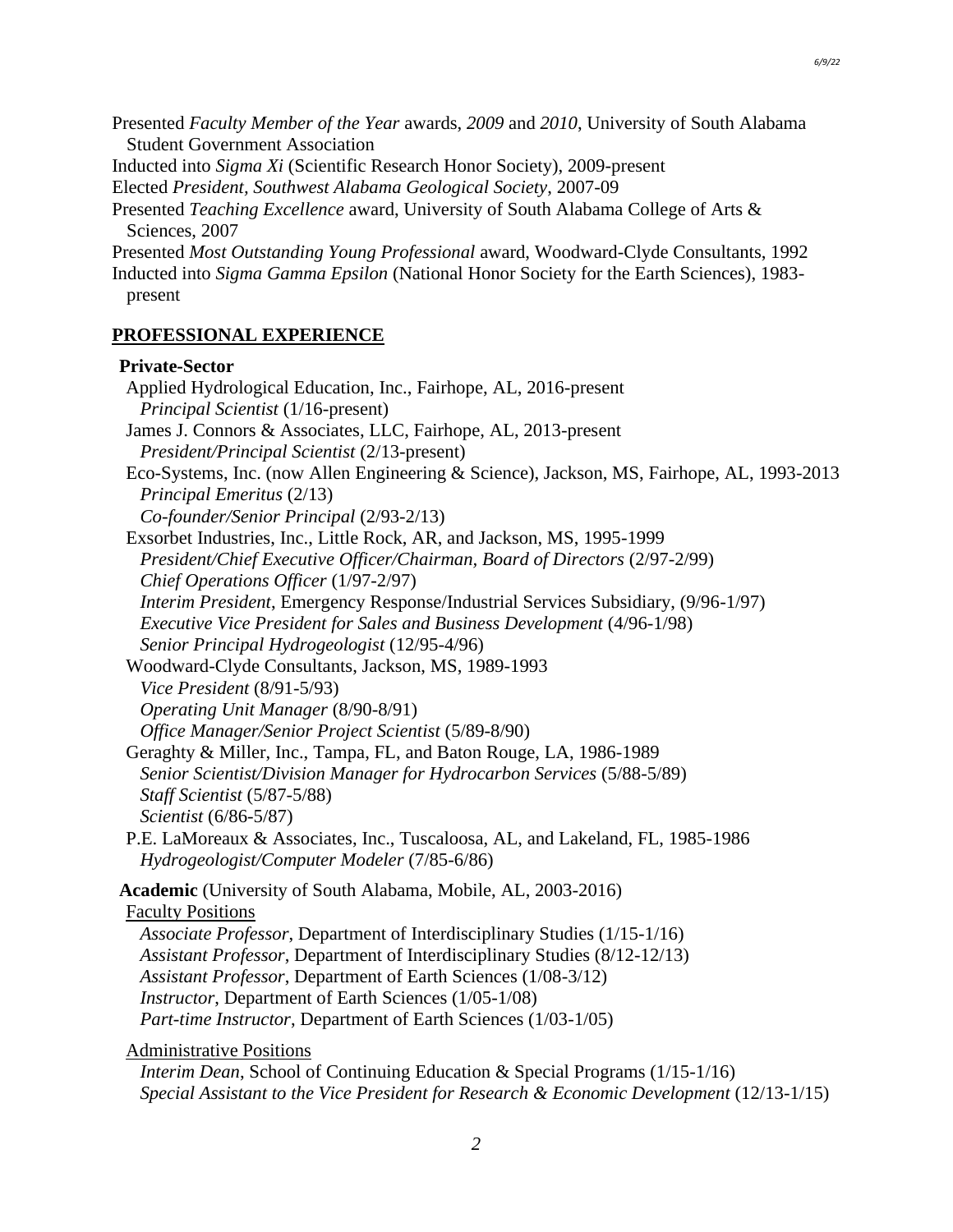*Associate Dean*, School of Continuing Education & Special Programs (3/12-12/13) *Interim Director of International Education* (2/13-11/13) *Interim Chair*, Department of Developmental Studies (8/12-12/13) *Interim Vice President for Research* (3/12-8/12)

### **SELECTED PROJECT EXAMPLES**

- Expert witness for Plaintiffs in a Mobile County (Alabama) Circuit Court case involving alleged offsite destruction/conversion of resources *and* contamination of surface water, soil, sediment, biota, and groundwater by leachate and gas discharges from an adjacent municipal solid waste landfill. The alleged contaminants consisted of inorganic and organic chemicals, including per- and polyfluoroalkyl substances (PFASs). Work involved multiple site inspections, several sampling events, observation/critique of opposing experts' field work and documentation, critique of (4) opposing experts' reports, preparation of an expert report and supplemental (rebuttal) report, giving for two depositions, trial testimony, observation of opposing expert's testimony, and other work.
- Expert witness for Defendants (U.S. Government) in an environmental remediation contract dispute before the U.S. Armed Services Board of Contract Appeals. Work included file review, site inspection/interviews, expert and rebuttal reports, review of opposing expert report, deposition, and assisting with opposing expert deposition.
- Expert for Plaintiff in a Mobile County (Alabama) Circuit Court case involving alleged stormwater runoff (via overland flow and groundwater/throughflow) from a neighborhood to an adjacent/downhill property and its associated negative impacts (flooding, erosion, sedimentation, etc.). Reviewed file, performed multiple site inspections, observed soil borings, produced expert and rebuttal reports, reviewed multiple opposing expert reports, gave two deposition, developed demonstrative evidence, and testified at trial.
- Expert witness for Plaintiffs in a Mobile County (Alabama) Circuit Court case involving alleged negative impact by nearshore sediments, mobilized and transported from an island nourishment/restoration project, on local coastal aquaculture operations. Work included site inspections, file review, research, preparation of an expert report, sitting for a deposition, technical assistance with filings, and preparation for trial testimony.
- Consultant for Defendants in a case involving the break of an offshore petroleum pipeline that was alleged to have been caused by dredging activities. Involved civil and potential criminal action. Met with attorneys, reviewed file, performed research, and advised attorneys.
- Expert witness for Plaintiffs in a Baldwin County (Alabama) Circuit Court case involving alleged stormwater-related flooding caused by runoff from one residential property onto an adjacent property. Work included site inspection, file review, and preparation of an expert report.
- Expert witness for Plaintiffs in a U.S. District Court (Northern District of Alabama) case involving alleged flooding of private property by a large subdivision in the Appalachians foothills. Performed site inspections and drone reconnaissance, reviewed file and opposing expert reports, wrote report and gave deposition.
- Expert for Plaintiffs in a northern Alabama U.S. District Court class-action lawsuit in the involving alleged contamination by perfluorooctanesulfonic acid (PFOS), perfluorooctanoic acid (PFOA), and other long and short-chain per- and polyfluoroalkyl substances (PFASs) in a river and associated municipal water-supply system in north Alabama. Work involved the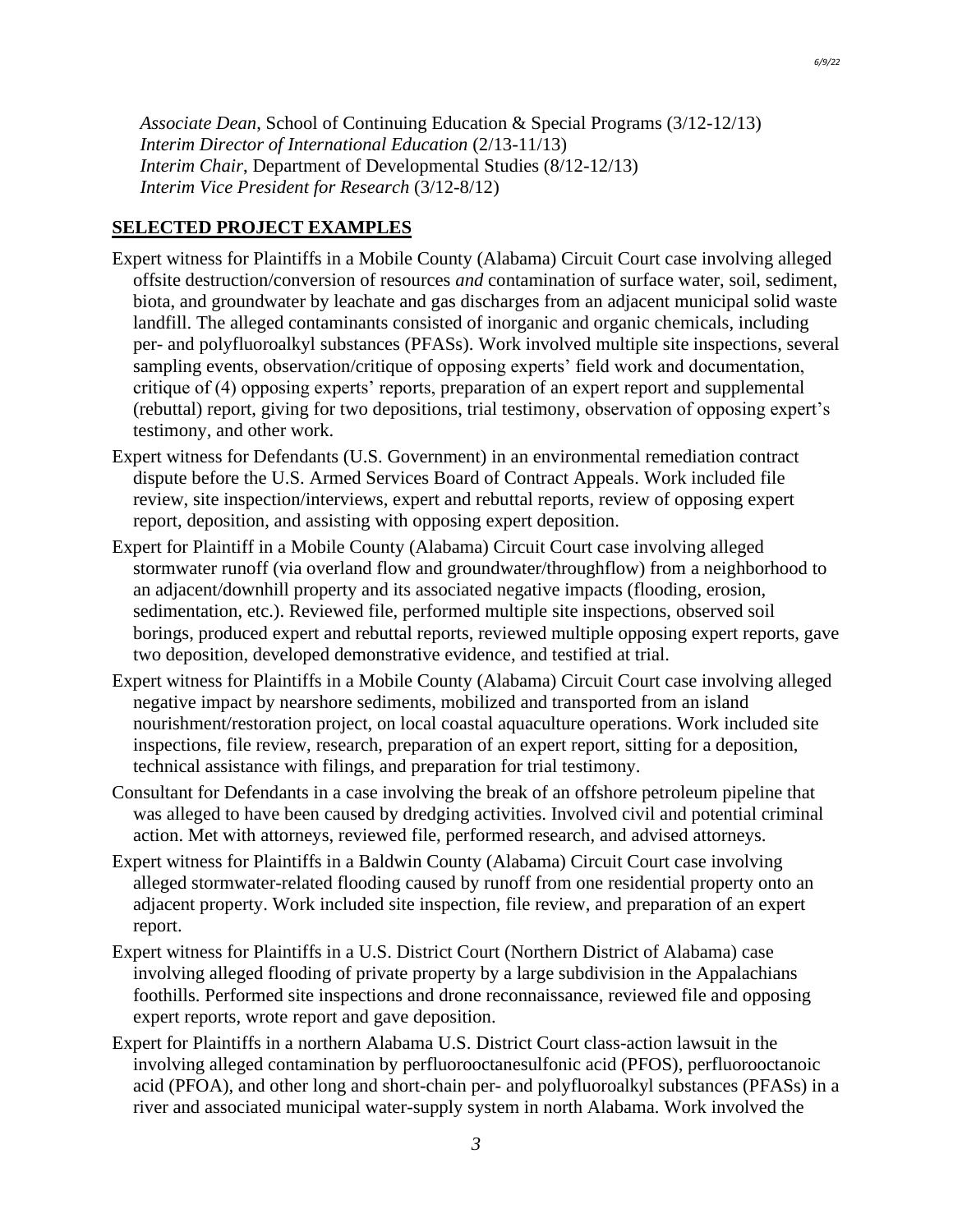review of case-related documents and surface water, sediment, soil, groundwater, and NPDES discharge data, as well as research into regulatory databases, production of an expert report and affidavit, review and critique of opposing expert's report and affidavit, assisting attorneys with deposition preparation, and site inspections of facilities involved.

- Expert for Defendants in a U.S. Federal Court (Middle District of Louisiana) case involving the accidental collision of a tug/barges and an anchored dredging vessel. Reviewed facts, performed research, and rendered a report on the hydrological factors involved in an accident.
- Consulting expert advising a Plaintiffs' attorney group on possible links between groundwater contamination and cancer cases in a rural area. Performed numerous site and well inspections, inspection of alleged source facility, document/data reviews, and hydrogeological research. Case involved public and private wells, surficial and artesian aquifers and radiation, plasticizer contaminants.
- Expert witness for Plaintiffs in a Louisiana case involving extensive flooding, erosion, sediment deposition, environmental damage, and water-quality degradation resulting from the construction of a large high school. Reviewed case documents and historical site/aerial photographs, researched local hydrology and rainfall data, and produced an expert report.
- Expert witness for Defendants in a Texas district court case involving alleged erosion and mass wasting resulting from Hurricane Harvey's record rainfall and flooding in the Houston area. Work involved file review, including surveys, maps, photos, and depositions, as well as external data, research, literature, and videos. An expert report was prepared.
- Consulting expert for Defendants a northern Mississippi lawsuit involving alleged violations of regulations concerning above-ground fuel storage tanks that resulted in fire-related personal injury. Performed research and advised attorney.
- Expert witness for Plaintiff in a Tennessee U.S. District Court subrogation claim involving a building fire allegedly caused by stormwater-related flooding of a subsurface electrical vault. Reviewed case documents, researched local rainfall/humidity and hydrology, inspected site, assisted attorney with deposition preparation, reviewed depositions, and produced expert report.
- Consulting expert advising law firm on possible hydrological causes of a collision between a large industrial diving vessel and a barge in a narrow south Louisiana bayou. Case documentation was reviewed and research was performed.
- Expert witness for Defense in a U.S. District Court for the Southern District of Mississippi case involving alleged large-scale sediment erosion and transport from a large-scale construction project via stormwater, and deposition in an extensive Mississippi estuary. Reviewed file and associated literature, read opposing expert's report and supplement, reviewed current and historical maps, rainfall data, and soil data. Conducted site inspections, produced Daubertrelated affidavits challenging opposing expert's methods, prepared an expert report, and gave a deposition.
- Expert witness for defense in a Marquette County (Michigan) Circuit Court case involving an alleged raw sewage and chemical release into a river located in the Upper Peninsula of Michigan. Reviewed file documents (photos, depositions, produced documents, etc.), researched current and historical maps, photos, and rainfall and wind data. Conducted a site inspection. Produced an expert report.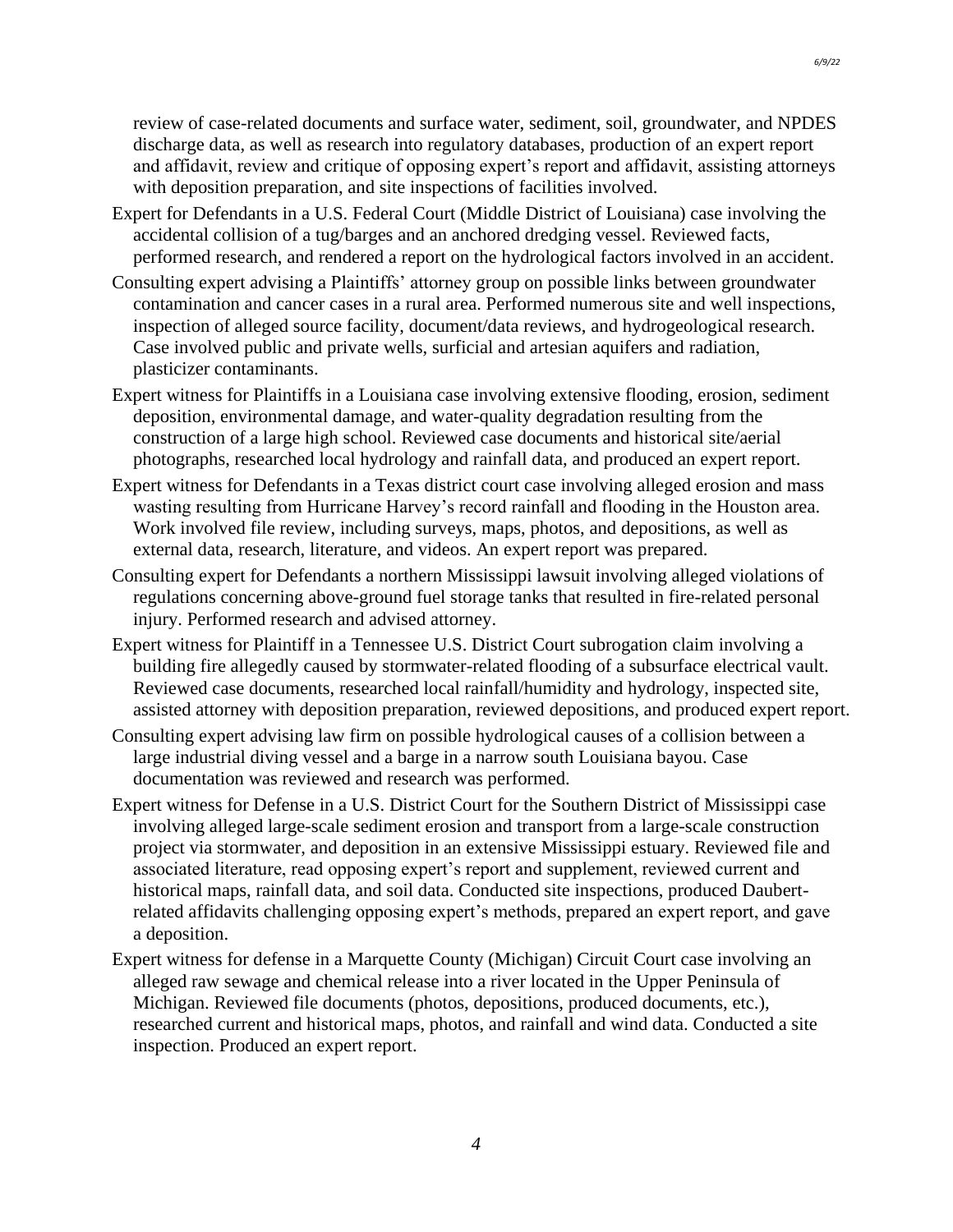- Consultant for Defendants in a Marshall County (Alabama) Circuit Court case involving alleged flooding due to runoff from an uphill property. Reviewed file, inspected site, and advised attorneys.
- Expert witness for Plaintiffs in a Louisiana court case involving an alleged trespass and land taking for "natural" drainage purposes in central Louisiana. Reviewed file, plans/specifications, and historical air photos and topo maps. Wrote an expert report and gave a deposition.
- Expert for Plaintiffs in a Baldwin County (Alabama) Circuit Court case involving significant amounts of sedimentation in an Alabama coastal estuary. Conducted multiple site inspections and GPS mapping of sediment and associated transport routes, collected and analyzed grainsize samples, reviewed file and site-specific (current and historical) data, maps, aerial photos, and plans/specifications. Participated in multiple mediation meetings and, at the direction of the client, worked with opposing experts.
- Expert witness for Defense in a U.S. District Court for the Southern District of Mississippi case involving an unintended expansion of coastal wetland due to stormwater inflow and associated sediment, organic material erosion/transport/deposition over time. Reviewed multiple deposition transcripts, soils data, aerial and site-specific photos, and opposing expert reports. Conducted multiple site inspections and mapped local stormwater flow. Supported attorneys with the depositions of opposing experts. Prepared an expert report.
- Expert for Defendant in a Mobile County (Alabama) Circuit Court case involving stormwaterrelated flood on one commercial property by another. Conducted multiple site inspections, used drone to recon the sites involved, mapped sediment and sedimentological runoff evidence, reviewed historical maps and aerial photos, wrote report, gave a deposition.
- Expert witness for Plaintiffs in a Baldwin County (Alabama) Circuit Court case involving stormwater-related flooding of a residence by neighborhood runoff in a coastal Alabama city. Reviewed documents produced by defendants, researched hydrology of the area, utilized historical aerial photos and rainfall data, assisted attorney with deposition preparation, reviewed depositions, conducted site inspections, mapped local stormwater flow, and produced expert report.
- Consulting expert for Defendants in a Conecuh County (Alabama) Circuit Court case involving alleged stormwater-related flooding of a residential property by stormwater draining from a housing development. Conducted site inspections, reviewed current and historical aerial photos, videos, plans and specifications, and rainfall data. Reviewed proposed remedy and assisted attorney with technical details in proposed settlement documents.
- Expert witness for Defendants in Carroll County (Indiana) Circuit Court case involving the alleged involvement of construction site stormwater runoff and associated sediment erosion/transport onto a highway, resulting in a fatal accident. Reviewed file and site literature/data, including opposing experts' reports, depositions, construction specifications, topographical maps, accident-scene video and photos, historical remote-sensing and rainfall data. Conducted site inspection and field tests of infiltration potential. Produced an expert report.
- Expert witness for Plaintiffs in a U.S. District Court for the Southern District of Alabama case involving extent and environmental impacts from a large, 1970s (4+ million gallon) petroleum residuum spill in an Alabama coastal wetland. Work involved site inspections, sample collection, document review, and production of an expert report.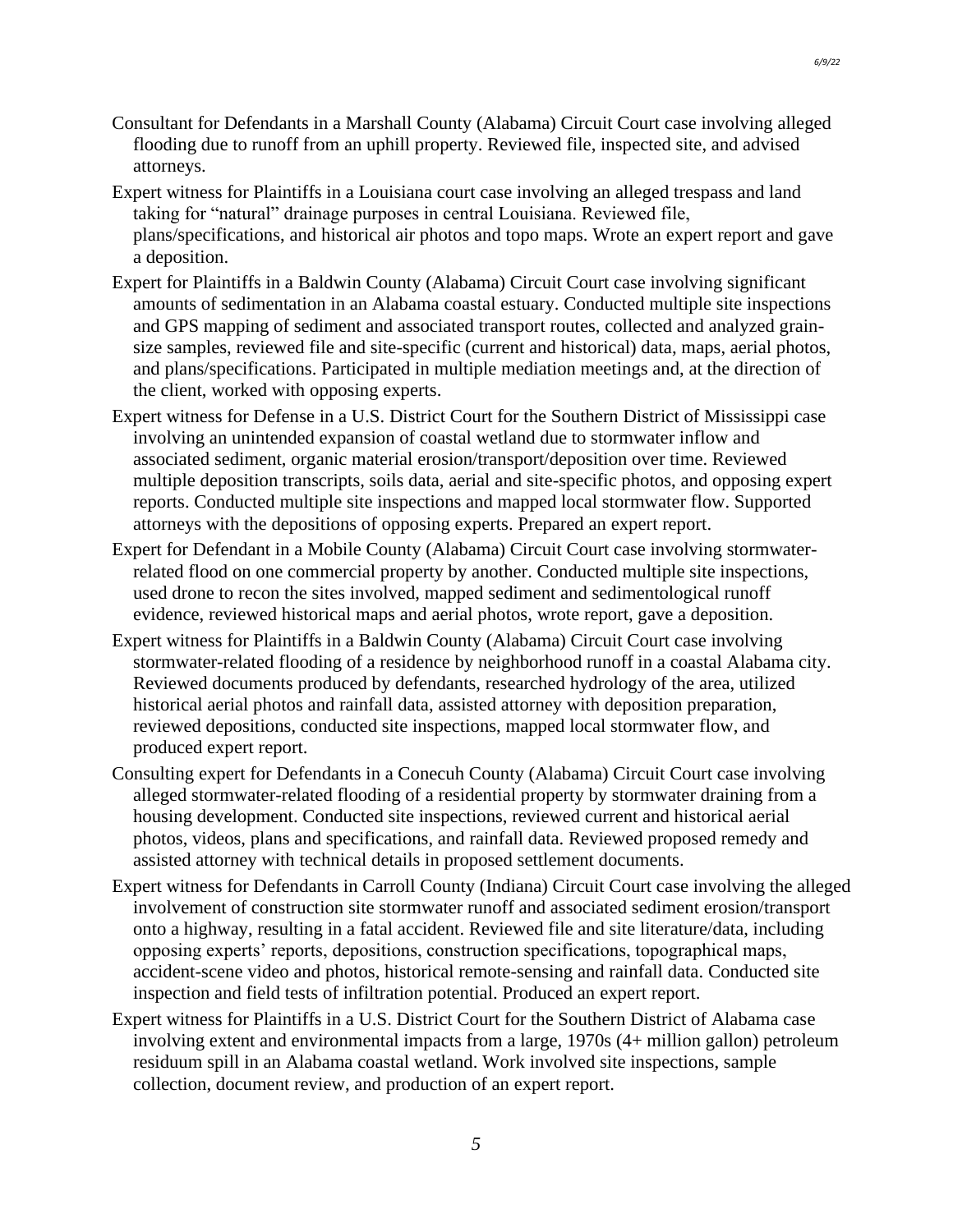- Consultant for Defense in a Bibb County (Alabama) Circuit Court case involving alleged damage to a pond and dam due to a vehicle accident. Reviewed file, performed a site inspection, and provided technical assistance to attorneys.
- Expert witness for Plaintiffs in an arbitration case regarding the fate, transport, and timing of subsurface free-phased and dissolved chemicals at a riverside refinery in West Virginia. Reviewed file documents, produced expert and rebuttal reports, gave testimony as an expert in contaminant hydrogeology during the arbitration hearing, produced computer models of site groundwater flow, met with regulatory agency personnel, performed a site inspection, and provided technical assistance to attorneys.
- Expert witness for Plaintiffs in a Lincoln County (Mississippi) Circuit Court case involving longterm environmental impacts associated with crude oil and brine from a pipeline release on private property. Reviewed case data and documents, sampled soil and groundwater, produced an expert report, and gave a deposition.
- Expert witness for Plaintiff in a Mobile County (Alabama) Circuit Court case involving alleged residential flooding associated with groundwater springs. Data and reports were reviewed, technical support was provided to attorneys during the deposition of opposing expert, a deposition was given, and trial testimony as a hydrology and hydrogeology expert was provided.
- Expert witness for Plaintiffs in Marion County (Mississippi) Circuit Court case involving large-scale subsurface gasoline contamination from a fuel pipeline leak that occurred approximately 30 years earlier. Reviewed data and case-related documents, produced an expert report, gave a deposition, and testified at trial as an expert in contaminant hydrology and environmental science.
- Expert witness for Defendants in a U.S. District Court for the Southern District of Mississippi case involving alleged hydrocarbon and brine contamination associated with a pipeline break in an oil field. Work involved a file review, production of an expert report, a deposition, peer review of opposing the expert's work, and assisting attorneys with opposing expert deposition preparation and the production of a Daubert motion.
- Expert witness for Defendants in a U.S. District Court for the Southern District of Mississippi case involving potential contamination of surrounding properties from a closed coastal construction-demolition debris landfill. Case documents were reviewed, an expert report was produced, research was performed to rebut opposing expert's opinions, a deposition given, and consulting was provided for the cross-examination of the Plaintiff's expert.
- Expert witness for defense in several related Hinds County (Mississippi) Circuit Court cases involving alleged oilfield brine contamination of groundwater aquifers. Files were reviewed, a literature review was performed, and several expert reports produced.
- Expert witness Plaintiff in a federal case in the Northern District of Illinois that involved alleged trespass in a watercourse and defamation claim. Documents, maps, photos, and videos were reviewed, research was performed, and an expert report was produced.
- Expert witness for Defendants in a Lowndes County, Mississippi, Circuit Court case settlement hearing that involved the assessment and remediation of sediment-transported PCBs in a contaminated wetland area in northeastern Mississippi. Reviewed remedial investigation data and details of the proposed remedy, gave courtroom testimony as a contaminant hydrogeologist and hydrologist, addressing the technical adequacy of the proposed work.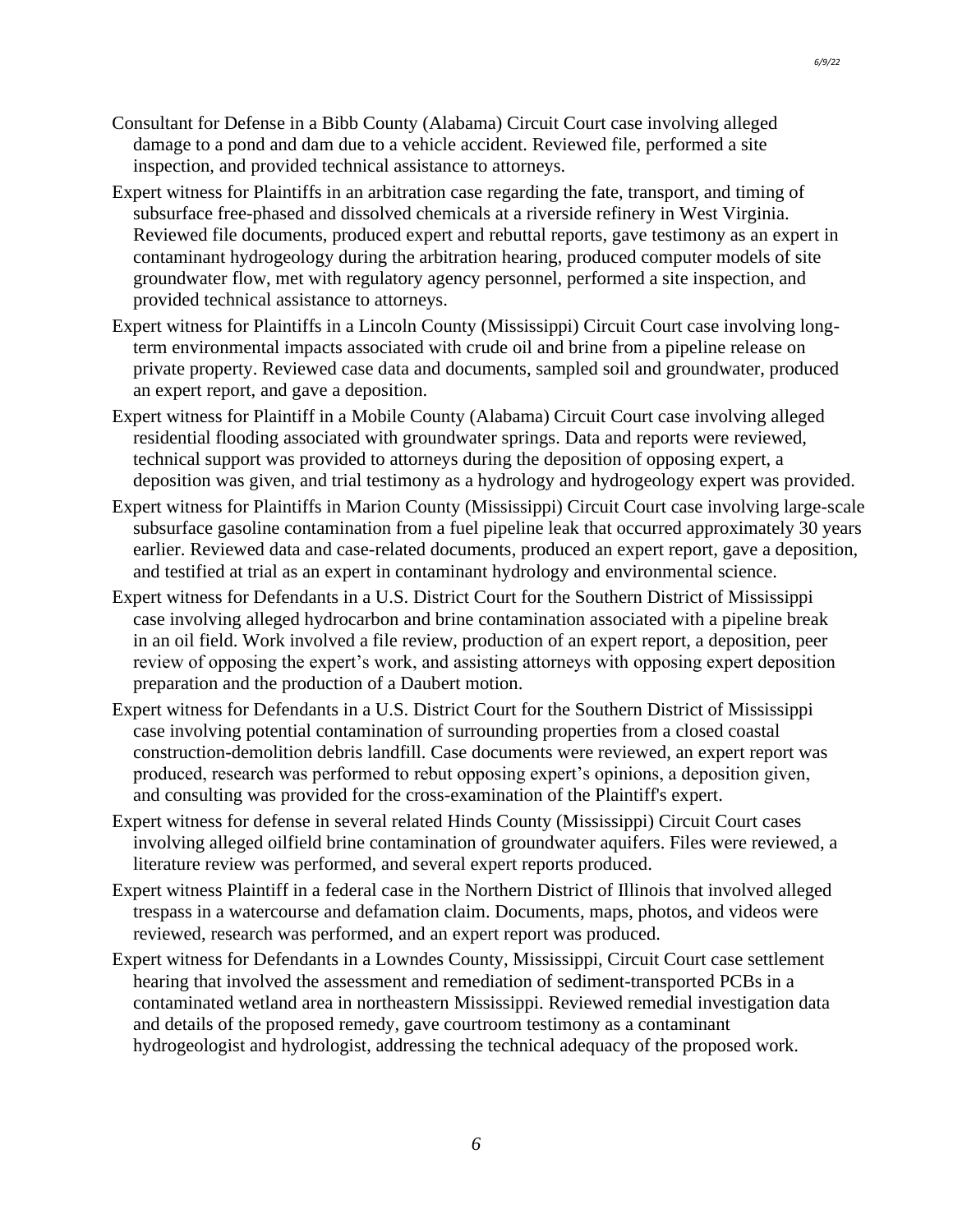- Hydrological consultant on a stream restoration and conservation project in an urbanized Mississippi coastal stream. Work included site inspections, public meeting participation, and consultation with engineering firm to help them determine needed restoration actions.
- Groundwater computer modeling for litigation involving potential regional drawdown from a proposed large water-supply wellfield in a karst aquifer system. Reviewed regional hydrogeological data, prepared input files, ran numerous MODFLOW simulations, calibrated and verified models, and prepared courtroom graphics to demonstrate the results.
- Researched and provided public comment before a regional fishery commission management board on the potential ecological impacts of a commercial fishing ban in an eastern seaboard bay.
- Hydrological evaluation of recharge rates of a naturally occurring karst spring used for bottled water production. Site was in the Appalachian fold-and-thrust belt in central Alabama. Work involved file and geological review, pumping (time/drawdown) testing, specific capacity testing, recharge testing. A report and list of recommendations were produced.
- Statewide screening of historical groundwater information for an international corporation to produce detailed maps and tables showing the potential locations of groundwater with specific temperature, salinity, production, and depth characteristics for a special industrial use in Louisiana. Once screening was completed, shortlisted properties were evaluated in greater hydrological detail and ranked for potential acquisition.
- Planned and managed a regional environmental audit program (for detection of regulatory compliance issues) for a large oilfield and industrial services company in Mississippi and Louisiana. Included working with client personnel to set goals and develop a standardized evaluation rubric, site visits and file reviews, targeted environmental sampling at several large facilities in U.S. Gulf Coast region.
- Compliance and property transfer environmental investigations for a major oil company involved with the divestiture of hundreds of gasoline retail outlets in the Florida Panhandle and southern Alabama. Work involved the development and implementation of phased site audits, file reviews, and targeted subsurface investigations.
- Site audits and property transfer environmental investigations for numerous properties targeted for acquisition by a large gaming/casino company in Mississippi. Work involved regulatory and site investigations, and additional intrusive investigations and remediation when contaminated sites were detected.
- Developed mutually agreed to baseline environmental/health  $\&$  safety (EHS) standards in a Southeast Asian country for a major U.S. oil company. Work involved researching and negotiating standards, writing the regulatory document, arranging for official acceptance/signing, implemented/training personnel onsite, and auditing/accessing implementation.
- Multi-phased contamination assessment/remedial action at an oil and gas field in southern Mississippi. Located abandoned waste drums using ground-penetrating radar data and borings; sampling drums; site characterization; and quantifying releases. Contaminants were TPH, chlorides, and oil field wastes. Impacted media: soils and groundwater.
- Contracted by a major oil company to implement a pre-transfer environmental/regulatory audit and investigation of a large onshore oil and gas field in southern Mississippi. Work involved file reviews, visits to wells and process areas, interviews with company employees, and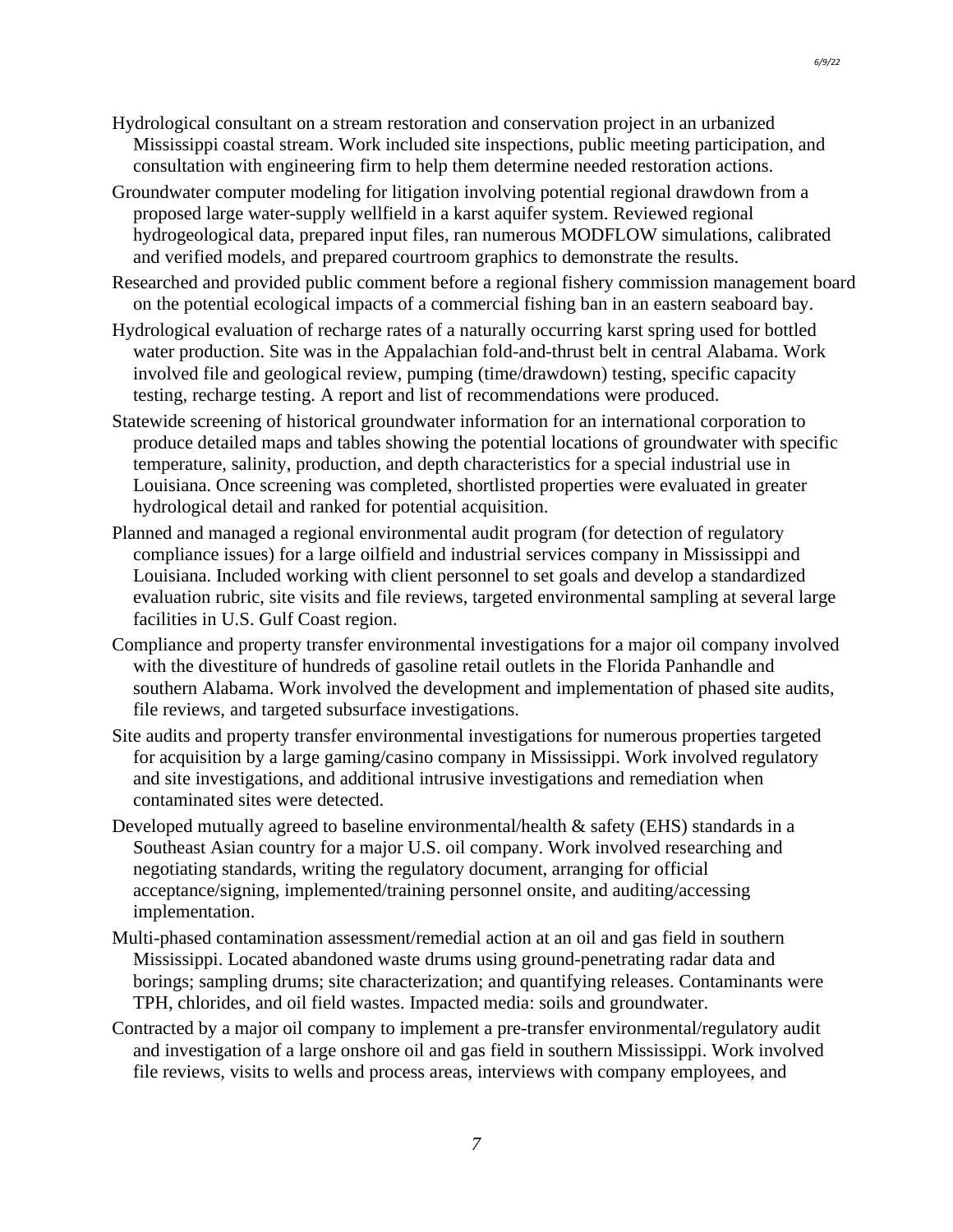sampling of suspected contaminants and wastes. Remediation was implemented, where appropriate.

- Performed numerous site environmental/health & safety (EHS) audits at facilities operated by a U.S. Government scientific agency along the Gulf Coast. Work involved general research of the facilities, site visits, employee and management interviews, onsite file reviews, and final report preparation.
- Pre-acquisition audit and investigation of a large rice processing facility in Mississippi. The scope of work included reviews of all regulatory files, onsite file reviews and former employee interviews, visual evaluation of the property, and targeted sampling of suspected contamination sites.
- Consultant on a large-scale National Institutes of Health (NIH) project investigating health impacts of the Deepwater Horizon oil spill in eastern Gulf Coast communities. Collected creel survey data from subsistence fishers and catch biota samples for contamination analysis.
- Watershed-wide contamination assessment and long-term monitoring of a large oil producing area in central Mississippi. Work involved a largescale field reconnaissance, the assessment of chloride impact on surface waters through a review of LANDSAT images, and quarterly monitoring (for five years) of 25 miles of streams and tributaries in a mature oil field.
- Hydrogeological evaluation, monitoring system design and installation municipal solid waste landfill in Mississippi. Analyzed regional and local hydrogeological data to decipher local hydrogeology, installed pilot borings to confirm interpretations, performed EM and gamma ray geophysical logging of boreholes and monitoring well installations, designed a multiaquifer monitoring system, and carried out an aquifer testing program at a Subtitle D landfill.
- RCRA Subtitle D landfill monitoring system design/installation/testing. Project involved review of existing geological and hydrological data associated to resolve the local hydrogeology and design a statistically effective groundwater monitoring system in coastal Mississippi. Work included drilling and lithological logging of numerous pilot borings to confirm hydrogeological interpretations, monitoring well installations, and aquifer testing.
- Hydrological consulting on a project involving the characterization and remediation of acid- and ammonia-contaminated groundwater at a coastal Mississippi fertilizer plant.
- Assessment, monitoring, and in-situ/active risk-based remediation of sediment- and groundwater-transported contaminants at over 40 natural gas compressor stations from Mississippi to New York. Delineated horizontal/vertical extent of contamination, monitored sites long-term, remediated soils by excavation and using in-situ injection of chemicals.
- Used groundwater computer modeling to quantify drawdown, dewatering, and settlement under a proposed Mississippi coast casino dry-dock. The proposed design required no long-term settlement potential beneath the facility, despite the occurrence of highly compressible subsoils in the area and huge anticipated structural loads. The model showed that groundwater below the facility could be depressed through a system of peripheral shallow and deep wells, so that the soil could be pre-settled, preventing future movement. The overall project won an ENR "Project of the Year" award.
- Water-quality/aquifer testing and modeling project. Performed pumping tests and real-time water-quality monitoring on an aquifer in northwest Florida to collect input data for a computer model that would predict the proper pumping rates for a shallow, seaside wellfield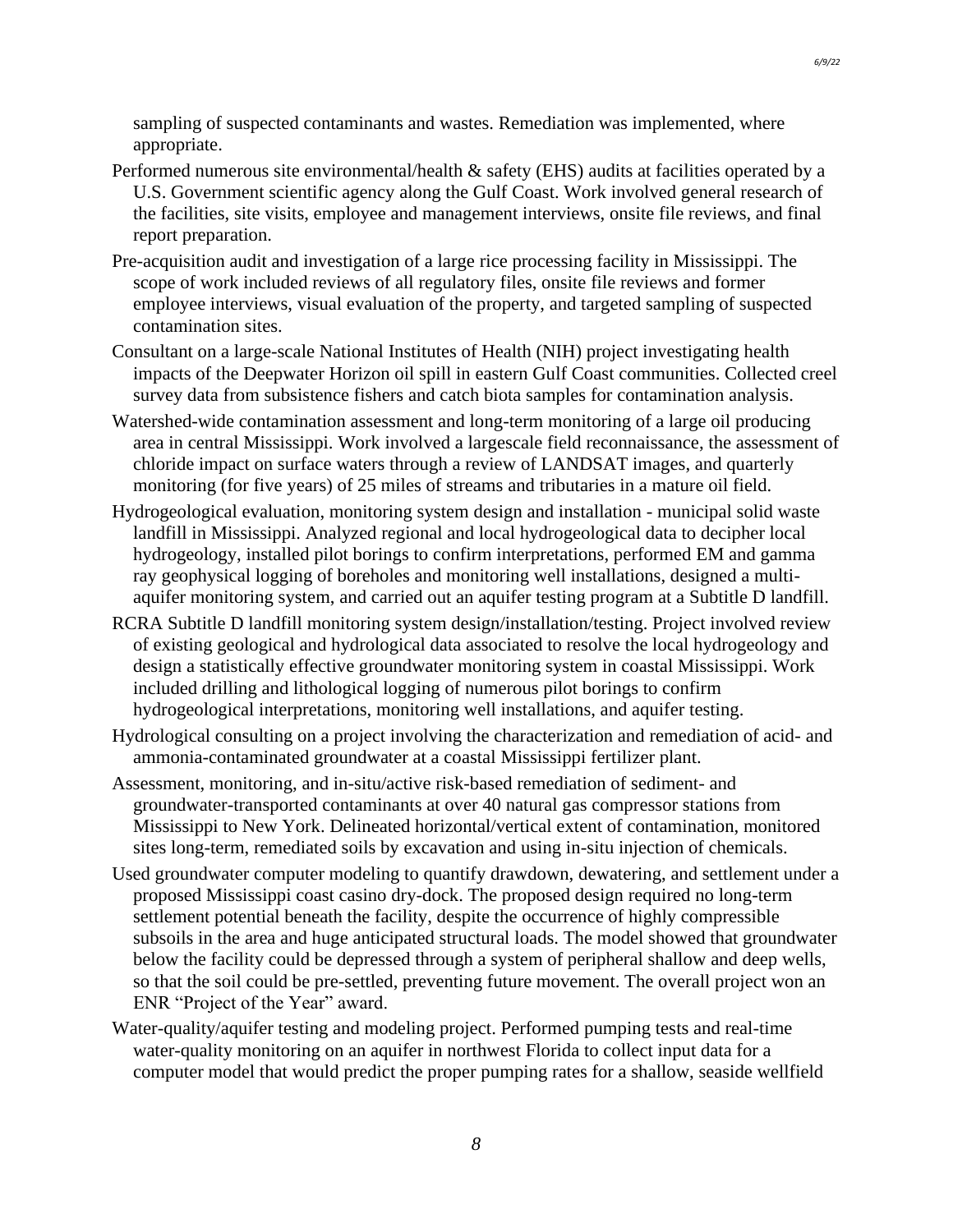- Hydrogeological study/modeling, Mississippi solid waste landfill. Work involved the correlation and review of existing regional and local hydrogeological data, as well as new data gathered from an onsite boring/down-hole geophysics program. Objective was to decipher local hydrogeology and determine if an alternative (natural clay) landfill liner was scientifically sound. Project also involved use of hydrogeological computer models to demonstrate viability of an alternative liner design and modified groundwater monitoring system. Work included map and cross-section generation, pilot borings to confirm interpretations, geophysical logging of boreholes, monitoring well installations, and aquifer testing.
- Performed hydrogeological/environmental baseline studies for a National Estuarine Research Reserve administered by NOAA at a coastal Alabama site. The work evaluated (1) the environmental impact of past agricultural land uses in a 63-acre wetland that had suffered from hydrological alterations, invasive species, and a heavy fuel load, and (2) an abandoned mobile home park slated for restoration to its natural state.
- Conducted a beach erosion study in coastal Alabama to test the effectiveness of a large-scale beach sediment nourishment project along the northern Gulf of Mexico. Set up multiple baseline transects in both nourished and natural beach areas. Collected samples for grain-size analysis at standard key geomorphological features along each transect.
- Feasibility study/design of beneficial use of dredge spoils in coastal Mississippi. Work included grain-size analysis of lagoon sediments near a proposed casino resort of a pilot-scale coastal erosion protection structure constructed using dredge spoils. Work compared native grain sizes to those in spoils material to determine the long-term viability of the project and establish a baseline for post-construction monitoring.
- Reverse-osmosis water-supply well testing/replacement in central Florida. Evaluation and testing of a deep, large-scale withdrawal water well that was being used to supply drinking water to a municipality via a low-pressure reverse-osmosis plant.
- Baseline aquifer characteristic study of a proposed phosphate mining site in central Florida. Soil borings and test wells were drilled at a large property slated to become a large phosphate mining operation so that a post-mining reclamation plan could be developed.
- Regional ambient water-quality study in northern Florida. Hundreds of water wells from various aquifers were identified and sampled for a broad list of parameters to get a baseline snapshot of groundwater quality.
- Municipal water-supply wellfield design, installation, and testing in central Florida. Project involved the design of a large-scale withdrawal water-supply wellfield for the Tampa, Florida metropolitan area. The target aquifer and production zones were selected. Test borings were drilled and logged. Several water wells and associated monitoring wells were drilled to depths of over 2,000 feet. These wells were also pump tested and water-quality tested.
- Water-quality investigation at a beverage production facility in central Florida. Project involved the drill-stem testing of a water-supply well to determine the source and character of microbial contamination in the aquifer. Zones within the well were isolated using inflatable down-hole packers, sanitized, then tested to determine the exact source and nature of the contamination.
- Aquifer testing, large Defense Department contractor's testing facility. Executed pumping tests and slug tests on several monitoring wells at a large DoD contractor testing facility in central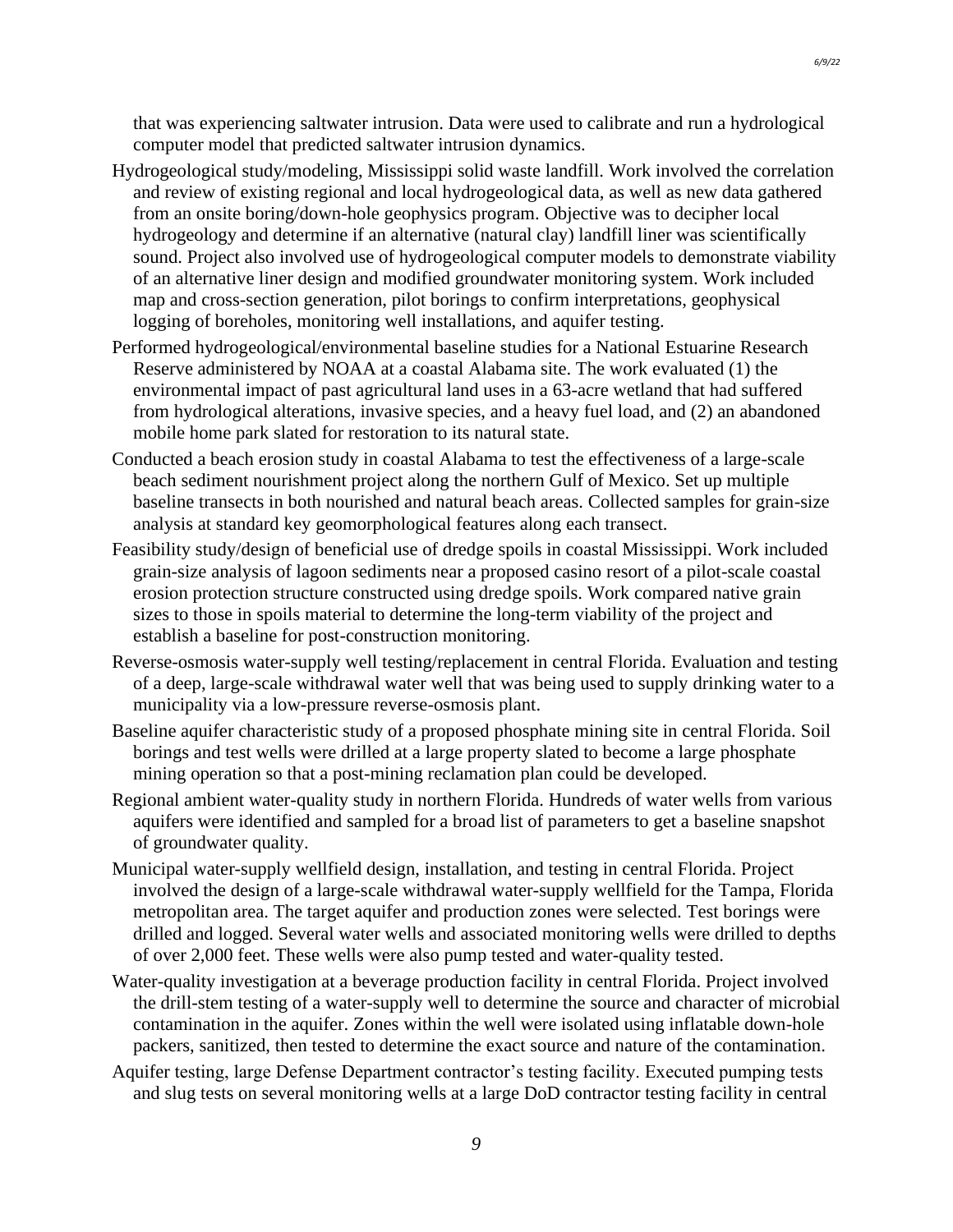Florida. Analyzed data using computer software to determine a wide range of aquifer characteristics.

- Water-supply alternatives study. The scientific literature and regional well logs were reviewed and water-quality data was collected over a large part of east-central Florida to develop watersupply alternatives for a growing area of the state that was experiencing saltwater intrusion in its water-supply source.
- Regional water-supply assessment/development project. Project included assessment of water supply and water-quality potential of brackish groundwater resources of a populous county in west central Florida. The purpose of this study was to determine the feasibility of developing several low-pressure reverse-osmosis wellfields as a supplemental source of county water supply.
- Performed wetland delineation for oil exploration properties that were located near marsh areas in Mississippi. Work involved site visits, delineation of wetland areas based on flora and soil conditions, and generation of site-specific reports.
- Multi-phased, multi-year, remedial investigations at ten natural gas compressor stations in Mississippi. Included work plan and report preparation; regulatory interaction and negotiation; and soil, sediment, and groundwater characterization. The contaminants were PCBs and TCL/TAL compounds.
- Contamination assessment/risk-based remedial design for waste-oil dump sites. Work involved delineation of soil, groundwater, and sludge impacts at three abandoned waste-oil dump sites, development of risk-based clean-up goals, and remedial design. A site-specific risk assessment was prepared to support a target TPH clean-up level.
- Remedial investigations, multiple wood-treatment sites. Work involved assessment of extent of wood-treatment waste (PCP) impact in soil and groundwater in several areas at a large lumber treatment facility. Contaminant included dissolved and free-phased product. Included groundwater modeling and use of surface geophysics (EM).
- Senior oversight for a multi-facility chromate contamination investigation at several natural gas compressor stations in west Texas. Project included evaluation of hydrogeological conditions that would affect potential chromate fate and transport (redox geochemistry, flow gradients, hydraulic characteristics, etc.), implementation of a detailed assessment plan involving soil borings/sampling, monitoring well installation and groundwater sampling, aquifer testing, and horizontal drilling techniques.
- Groundwater and soil contamination investigations at 35 natural gas compressor stations located in Texas, Louisiana, Mississippi, Alabama, Tennessee, Kentucky, Ohio, Pennsylvania, and New York. Project included program development; preparation of work plans and reports; regulatory interaction and negotiation; and implementation of field activities. Contaminants included PCBs, VOCs, semi-volatiles, and various metals.
- RCRA facility contamination assessment/remediation. Work involved a large-scale remedial investigation at a RCRA facility in a highly faulted area of Alabama. Contaminants were pesticides and related compounds that had been released into the subsurface. Included groundwater sampling and monitoring/recovery well installation.
- Remedial investigations at two U.S. Air Force bases. Work involved several multi-phased field events which included soil-gas surveys, installation of soil borings and groundwater monitoring wells, groundwater/soil sampling, and surface geophysical surveys. Contaminants included DDT, nerve agents, and explosive compounds.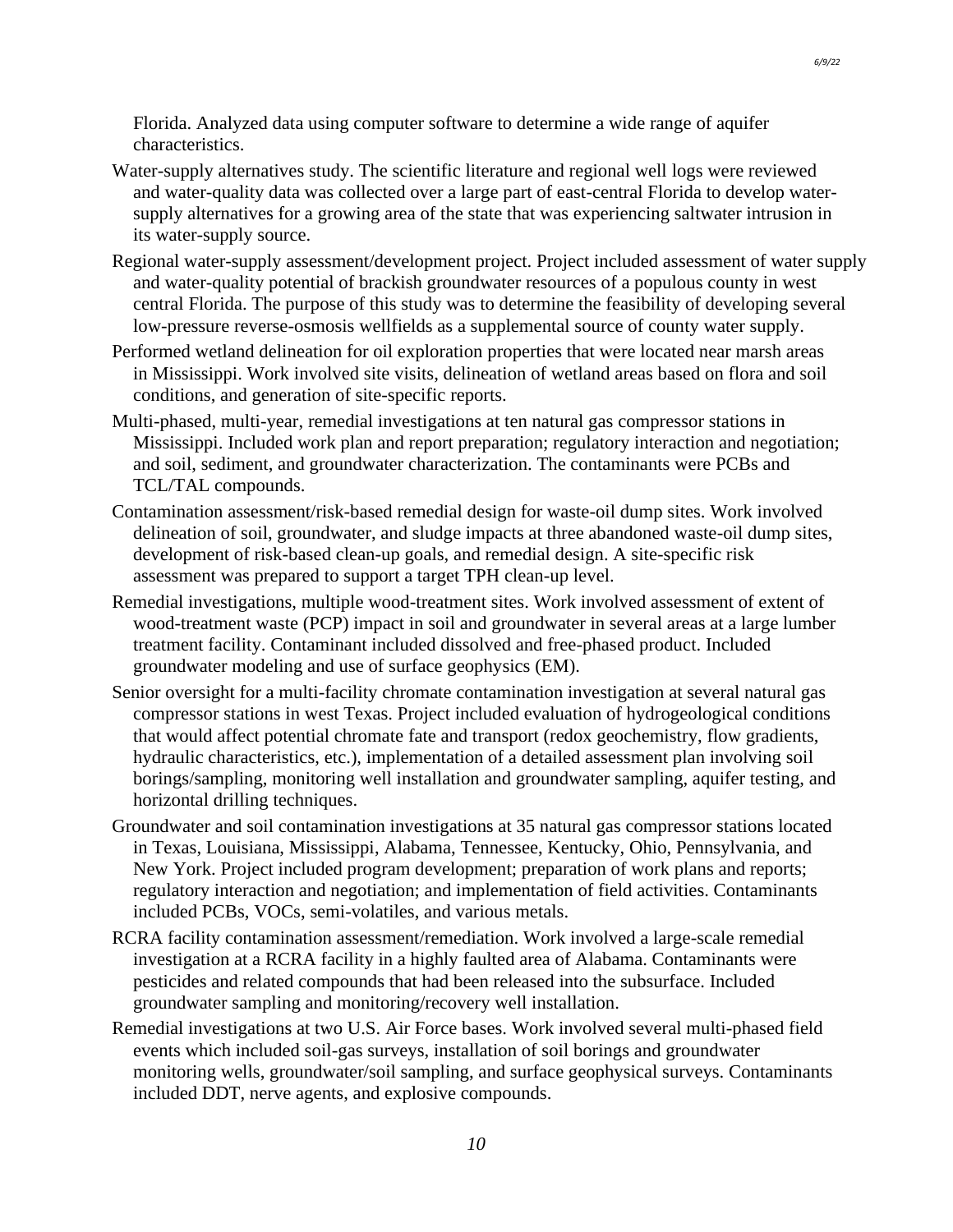- Site characterization at 16 natural gas compressor stations in several states. Project included implementation of phased contamination assessment activities, screening of sites for surface and subsurface PCB contamination, and report preparation.
- Assessment monitoring, solid waste landfill. Project involved planning and implementation of a gas and groundwater investigation at a Subtitle D landfill that was triggered by detection monitoring results. Included soil-gas surveys, onsite laboratory analysis, soil sample screening, and monitoring well installation and sampling.
- Mercury investigations and remedial actions at more than 300 natural gas pipeline metering stations. Project included planning and implementing a series of rapid, coordinated, and costeffective site characterization and remediation activities at sites located in several states.
- Delineation of contamination associated with buried waste pits at a planned industrial park. Work involved the use of remote-sensing images, field reconnaissance, and soil/groundwater sampling to locate oil waste-filled pits and determine the impact of pits on human health and the environment. Contaminants included semi-volatiles and acids.
- Contamination assessment/remedial action planning Mississippi rail yard. Delineated extent of diesel fuel contamination in the subsurface. Work involved the drilling/sampling of soil borings and installation/sampling of several temporary and permanent groundwater monitoring wells.
- Remedial investigation, petroleum bulk storage terminal. Involved assessment of soils and groundwater. Work performed included installation of groundwater monitoring wells, groundwater sampling, free-product gasoline finger printing, and remedial planning.
- Contamination assessments/remediation at six large petroleum storage terminals in Florida and Alabama. Work involved field contamination screening with a mobile laboratory, soil-gas surveys, installation of soil borings and groundwater monitoring wells, groundwater/soil sampling, free-product gasoline finger printing, remedial planning, and remediation system installation/operation and maintenance.
- Contamination assessments and remedial actions at over 30 leaking underground storage tank sites in Florida, Alabama, Mississippi, Louisiana, Arkansas, and Texas. Work included installation of soil borings and monitoring wells, groundwater/soil sampling, free-product gasoline finger printing, remedial planning, and remediation system installation/operation and maintenance.
- Contamination assessment at a natural gas transmission facility in central Alabama. Acquisition of soil samples using direct-push method to delineate the horizontal and vertical extent of soil contamination (PCBs, volatile organic compounds, and polycyclic aromatic hydrocarbons).
- Leaking underground storage tank site investigation/remediation. Work involved subsurface investigation and removal of free-phased hydrocarbons from groundwater using Mobile Enhanced Multi Phase Extraction at a gasoline retail outlet in southern Alabama.
- Contamination investigation for a large UST facility in Mobile, Alabama. Supervised field activities including soil borings, collection of soil samples for petroleum hydrocarbons analysis, monitoring well installation, site survey, and sensitive receptor survey. An investigation report was prepared under regulatory guidelines.
- Leaking underground storage tank site investigation. Acquisition of soil and groundwater samples using direct push method and completion of Risk-Based Corrective Action report for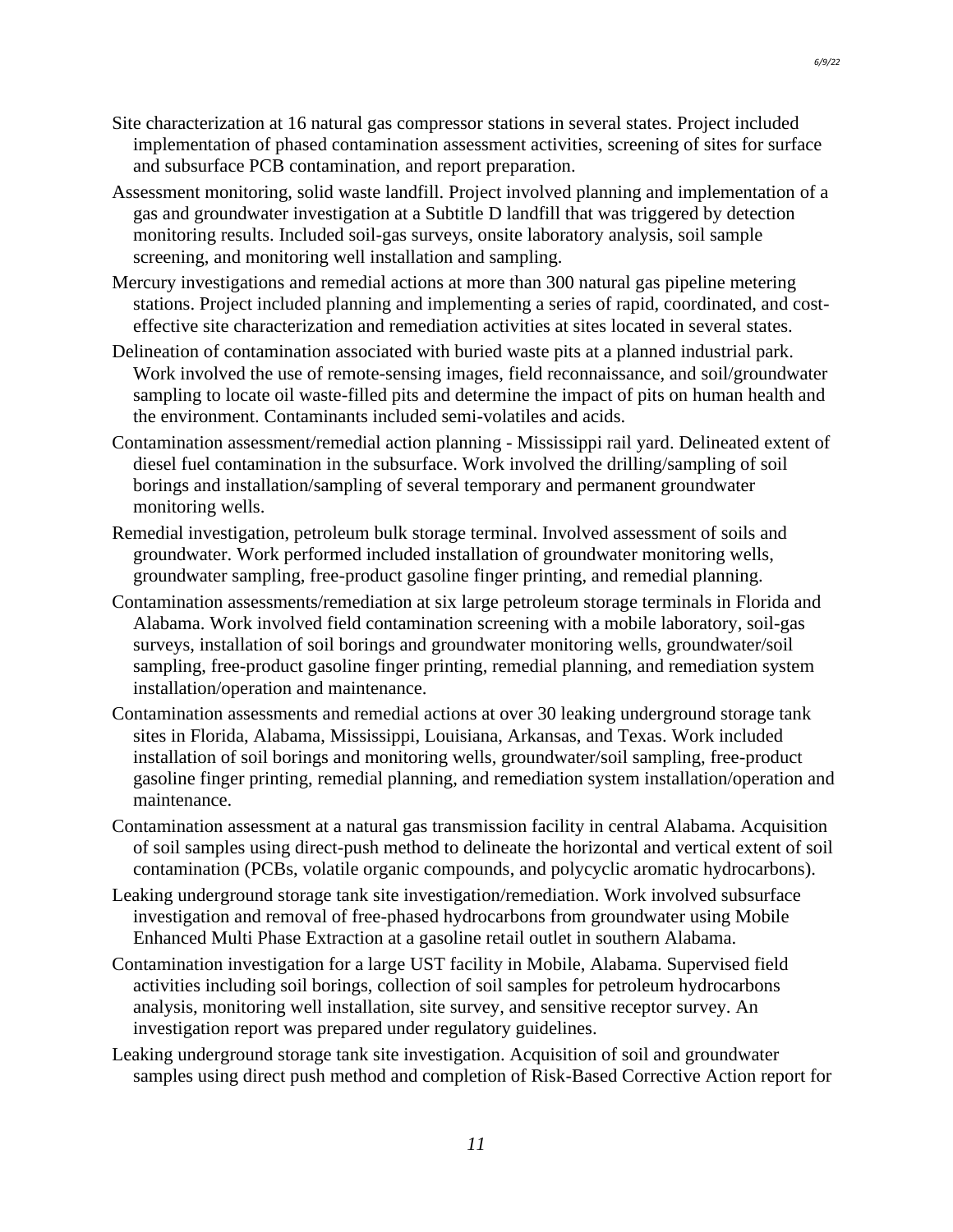state regulators including risk calculations for a leaking underground storage tank facility in Mobile, Alabama.

- Assessment of chlorinated solvents in soil and groundwater at a metal stamping facility in Alabama. Work included characterization of surface conditions; delineation of the horizontal and vertical extent of DNAPL contamination using hydraulically-driven probes and bedrock monitoring well; and use of pumping/slug tests.
- Groundwater assessment, long-term monitoring, and remediation at a natural gas compressor station in Alabama. Performed a subsurface investigation of the horizontal and vertical extent of chlorinated solvents contamination; conducted a sensitive receptor survey; installed and monitored onsite and offsite monitoring wells; used in-situ chemical remediation to abate contamination.
- Groundwater assessment, monitoring, and in-situ chemical remediation at a natural gas compressor station near Houston, Texas. Involved delineation of the horizontal and vertical extent of subsurface contamination; long-term monitoring; and in-situ chemical remediation of chlorinated solvents.
- In-situ chemical remediation of hydrocarbon contamination. Work involved the injection of Oxygen Release Compound (ORC) into the subsurface at a leaking UST facility remediation site in Alabama. Purpose was to affect in-situ remediation of released petroleum hydrocarbons by altering redox chemistry of the local aquifer and vadose zone.
- Site investigation, remediation, and post-remediation groundwater monitoring. Performed at a natural gas compressor station facility in New York. Hydrogen Release Compound (HRC) injected to induce reducing conditions in the local aquifer and promote in-situ biochemical remediation of chlorinated solvents.
- Assessment, monitoring, and in-situ remediation of groundwater at a natural gas compressor station in central Kentucky. Delineation horizontal/vertical extent of contamination, monitored long-term, and remediated chlorinated solvents using in-situ injection of chemicals use of ambient down-gradient reducing conditions. Long-term post-remediation groundwater monitoring was also performed.
- Remedial construction oversight. Performed in association with the excavation and disposal of 169 tons of PCB and petroleum hydrocarbon contaminated soils. Area was backfilled and restored.
- Hydrogeological evaluation of several industrial and solid waste landfills. Used new and previously collected geological data to support several industrial and solid waste landfill expansions along the Mississippi coast, including public-hearing support.
- Landfill monitoring system design/installation/testing, solid waste landfill. Project involved design of an effective groundwater monitoring system to satisfy permit requirements and RCRA Subtitle D requirements.

### **LITIGATION-RELATED/EXPERT WITNESS WORK**

### **Reports Produced**

2022

- Chancery Court of Jackson County (Mississippi), 3OCH1:21-cv-01737-DNH
- Circuit Court of Baldwin County (Alabama), CV-2020-900699
- Armed Services Board of Contract Appeals (expert and rebuttal reports), ASBCA No. 628162021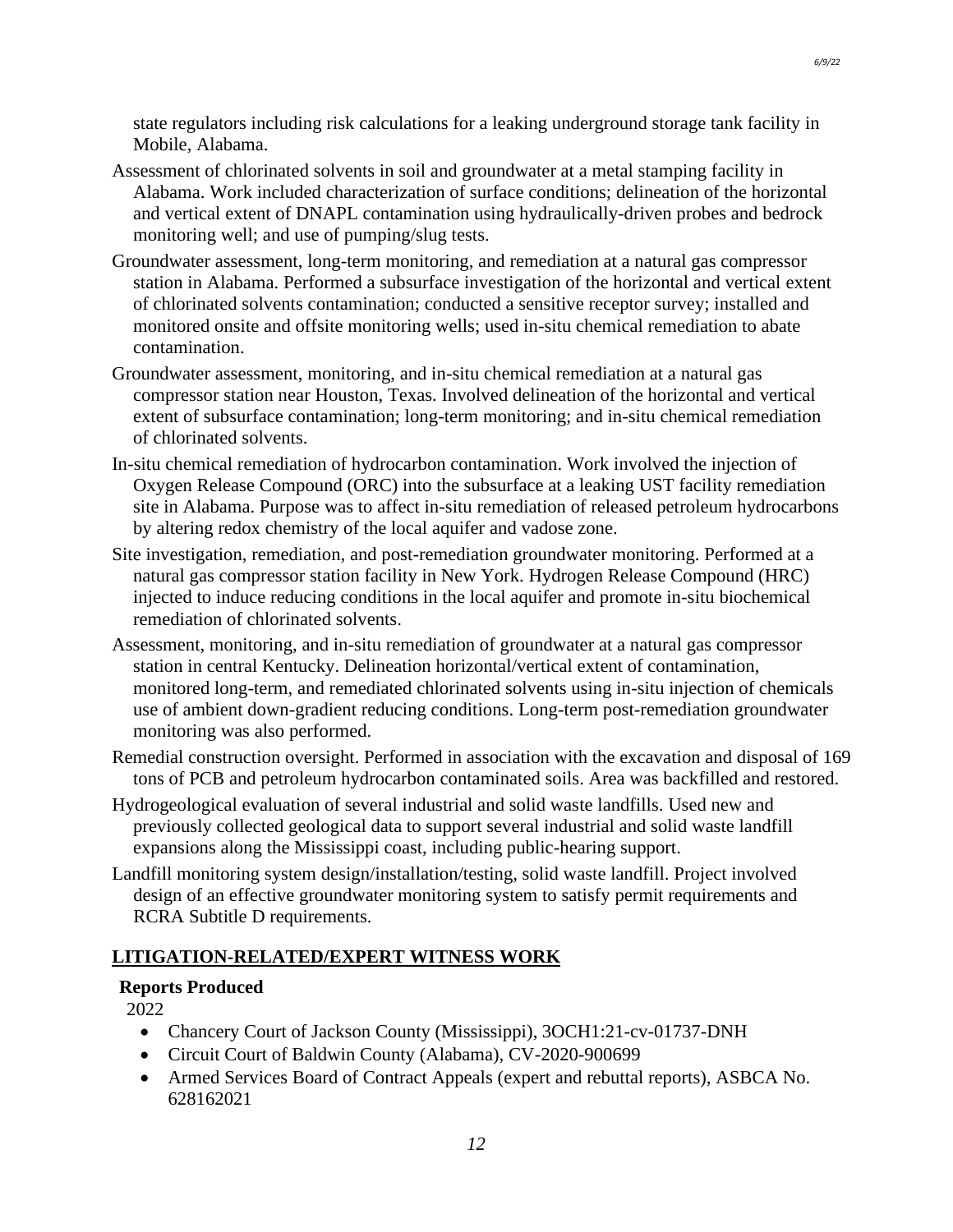2021

- Expert and rebuttal reports, Circuit Court of Mobile County (Alabama), 02-CV-2018- 902210.00 and 02-CV-2017-901263.00
- Circuit Court of Shelby County (Alabama), CV-2021-900353
- District Court of Te Awamutu, New Zealand, (*Will Say Statement*), CIV-2020-072-0076
- U.S. District Court, Northern District of Mississippi, 3:19cv213-NBB-RP
- Chancery Court of Jackson County (Mississippi), 2019-2010 MAM
- Circuit Court of Marengo County (Alabama), CV-09060
- Expert and rebuttal reports, Circuit Court of Mobile County (Alabama), 02-CV-2020- 901477.00
- 19th Judicial District Court, East Baton Rouge Parish (Louisiana), 684270 SEC. C 2020
	- U.S. District Court, Middle District of Louisiana, 18-CV-457
	- U.S. District Court, Northern District of Alabama, Northeastern Division, 5:15-CV-01750-AKK
- 14<sup>th</sup> Judicial District Court of Calcasieu Parish (Louisiana), 2017-3

2019

- 3<sup>rd</sup> Judicial District Court of Union Parish (Louisiana), 05-CV-2017-900126[SPT]
- 113<sup>th</sup> Judicial District Court of Harris County (Texas), 2018-49435
- Circuit Court of Baldwin County (Alabama), 05-CV-2017-900126[SPT]
- U.S. District Court, Northern District of Alabama, Southern Division, 2:18-CV-1693- RDP
- Circuit Court of Mobile County (Alabama), 02-CV-2016-901970.00 2018
	- U.S. District Court, Northern District of Illinois, Eastern Division, 1:16-CV-09006
- U.S. District Court, Western District of Tennessee, Western Division, 2:17-CV-02228 2017
	- Gulf Restoration Network v. Oscar Renda Contracting, Inc., U.S. District Court, Southern District of Mississippi, 1:17CV130 LG-RHW
	- Circuit Court of Baldwin County (Alabama), CV2017-900424
	- Circuit Court of Marquette County (Michigan), 16-54981-CZ
- 2016
	- Circuit Court of Carroll County (Indiana), 08C01-1402-CT-2
- U.S. District Court, Southern District of Mississippi, 1:15-CV-185 LG-RHW 2015
- Expert and rebuttal reports, ICDR/AAA Arbitration Case No. 50 20 1200 0450 2010
- U.S. District Court, Southern District of Alabama, 1:09-CV-00187-CG-M 2006
- Circuit Court of Lincoln County (Mississippi), CI2006-0064-LT 2003
- Circuit Court of Marion County (Mississippi) 1999
- U.S. District Court, Southern District of Mississippi, 5:98CV63brs f 1998

*6/9/22*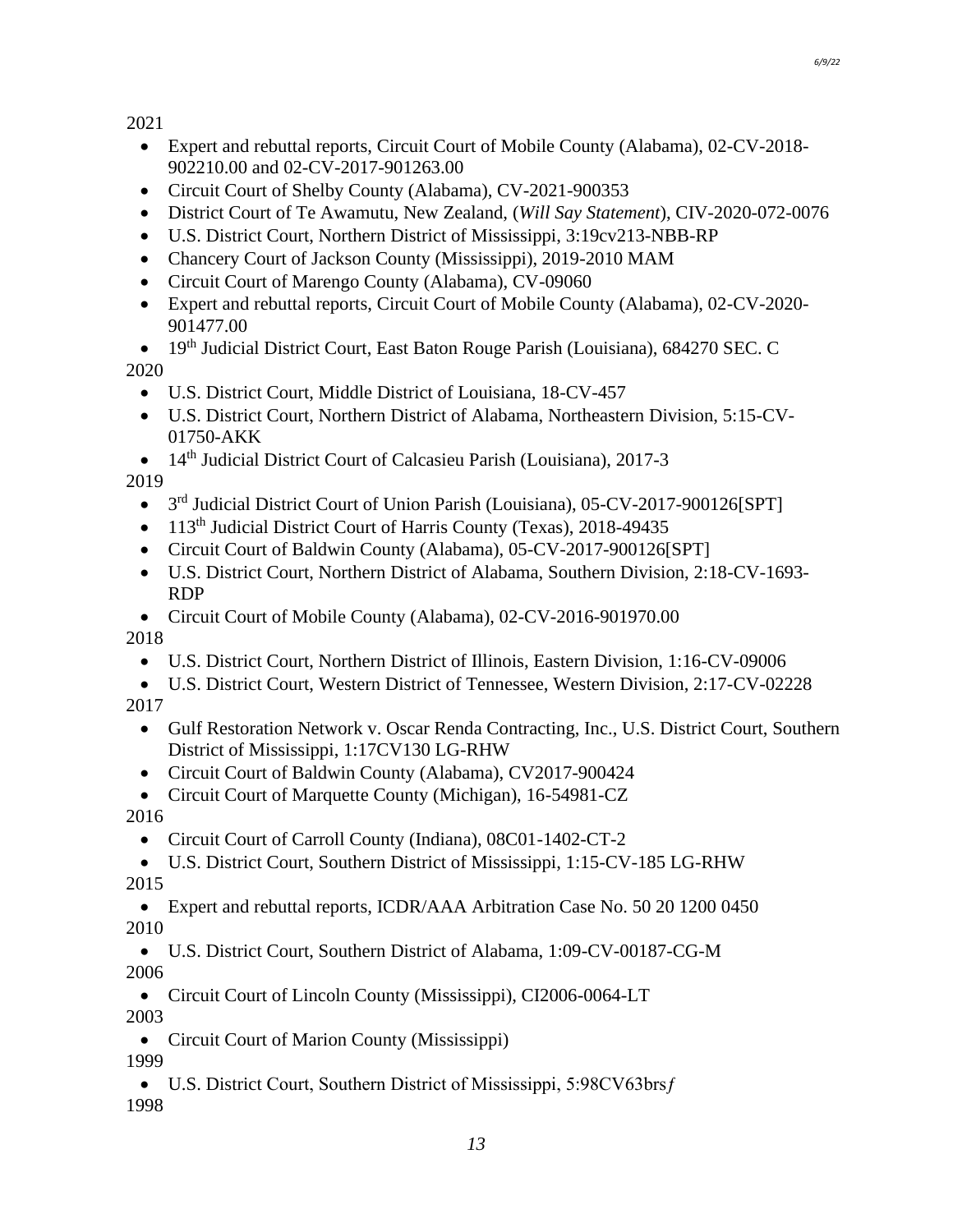- Circuit Court of Hinds County (Mississippi), 25CI1:96-CV-00511-WLK 1994
	- U.S. District Court, Southern District of Mississippi, 1:94CV108BrR

### **Depositions Given**

2022

- Circuit Court of Baldwin County (Alabama), CV-2020-900699
- Armed Services Board of Contract Appeals (expert and rebuttal reports), ASBCA No. 628162021

2021

- U.S. District Court, Northern District of Mississippi, 3:19cv213-NBB-RP
- 2 depositions, Circuit Court of Mobile County (Alabama), 02-CV-2018-902210.00 and 02-CV-2017-901263.00
- 2 depositions, Circuit Court of Mobile County (Alabama), 02-CV-2020-901477.00
- 19<sup>th</sup> Judicial District Court, East Baton Rouge Parish (Louisiana), 684270 SEC. C 2019
	- Northern District of Alabama, Southern Division, 2:18-CV-1693-RDP
	- Circuit Court of Mobile County (Alabama), 02-CV-2016-901970.00
	- Circuit Court of Mobile County (Alabama), CV-2017-901296

2018

• U.S. District Court, Southern District of Mississippi, 1:17CV130 LG-RHW 2009

- Circuit Court of Mobile County (Alabama), CV-08-901850 2006
- Circuit Court of Lincoln County (Mississippi), CI2006-0064-LT 2003
- Circuit Court of Marion County (Mississippi) 1999
- U.S. District Court, Southern District of Mississippi, 5:98CV63brs f 1994
	- U.S. District Court, Southern District of Mississippi, 1:94CV108BrR

# **Trial/Hearing/Arbitration Testimony**

2022

- Trial testimony, Circuit Court of Mobile County (Alabama), 02-CV-2020-901477.00
- Injunction hearing testimony, Circuit Court of Shelby County (Alabama), CV-2021-900353
- 2021

• Trial testimony, Circuit Court of Mobile County (Alabama), 02-CV-2018-902210.00 2015

• Arbitration testimony, ICDR/AAA Arbitration Case No. 50 20 1200 0450 2009

• Trial testimony, Circuit Court of Mobile County (Alabama), CV-08-901850 2003

• Trial testimony, Circuit Court of Marion County (Mississippi)

1992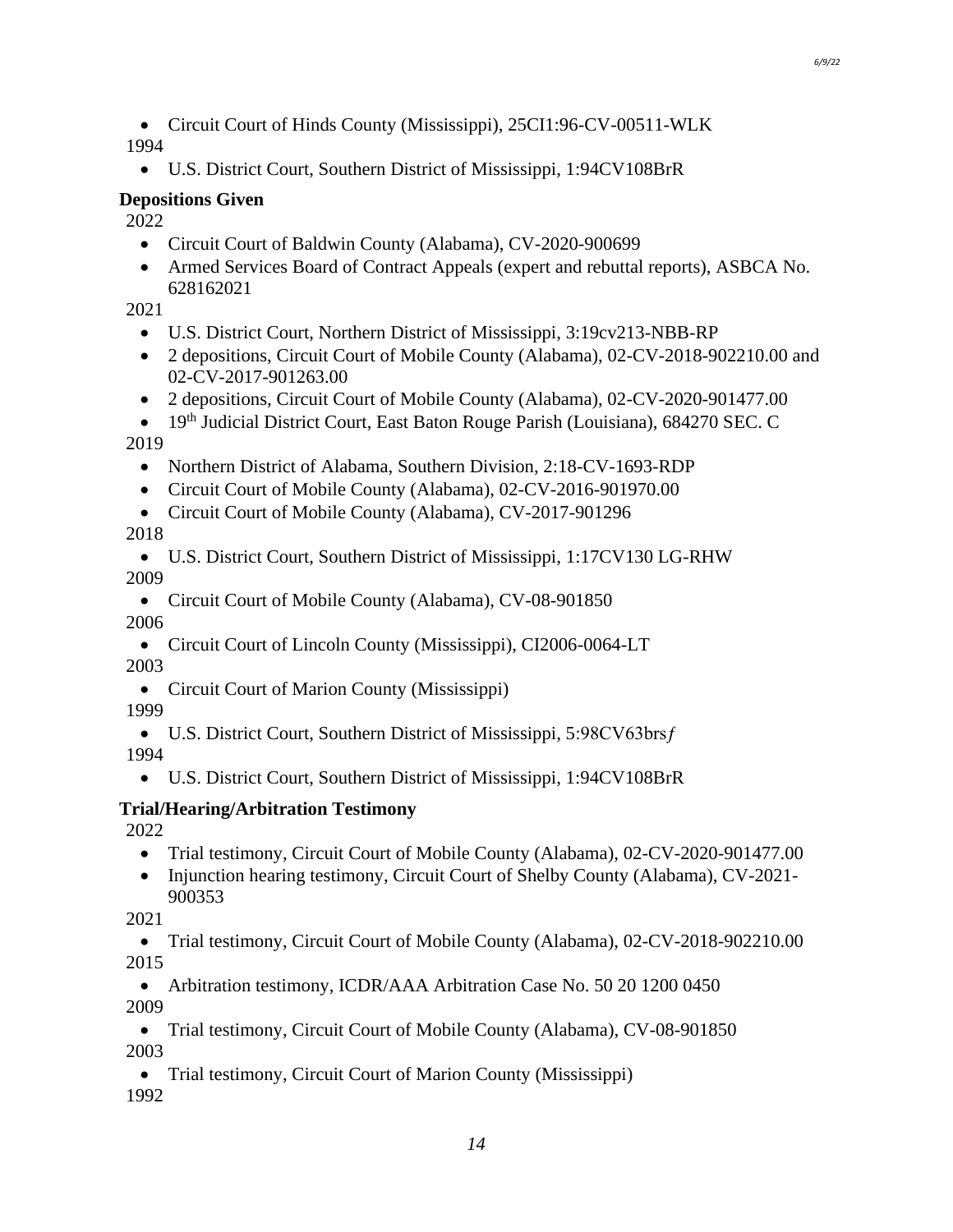• Settlement hearing testimony, Circuit Court of Lowndes County (Mississippi)

### **TEACHING & STUDENT RESEARCH MENTORSHIP**

**Courses and Seminars Taught** (University of South Alabama)

- Hydrology *(Graduate and undergraduate levels)*
- Contaminant Hydrology/Hydrogeology *(Graduate and undergraduate levels)*
- Water-Supply Hydrogeology *(Graduate- and undergraduate-level seminars)*
- Geophysics *(Undergraduate level - team taught)*
- Groundwater Modeling *(Graduate- and undergraduate-level seminars)*
- Interdisciplinary Research Methods *(Undergraduate level)*
- Geology Field School *(Undergraduate level - team taught)*
- Earth History and Lab *(Undergraduate level)*
- Physical Geology and Lab *(Undergraduate level)*

**Student Researchers Mentored** (University of South Alabama)

- Environmental Toxicology Graduate Students (as Thesis Committee Chair): 7
- Environmental Toxicology Graduate Students (as Thesis Committee Member): 6
- Biology Graduate Students (as Thesis Committee Member): 2
- Civil Engineering Graduate Students (as Thesis Committee Member): 1
- Marine Sciences Graduate Students (as Thesis Committee Member): 1
- Undergraduate Honors Students (as Thesis Committee Chair): 1
- Undergraduate Interdisciplinary Studies B.S. Theses (as Thesis Committee Chair): 2
- University Committee on Undergraduate Research Students (as Mentor): 4
- Undergraduate Directed Research Students (as Advisor): 42

### **PUBLISHED ABSTRACTS**

Connors, J. J., 2021. Utilization of aerial drones by an expert witness in hydrology- and environmental-related litigation. Geological Society of America Geological Society of America Annual Southeastern Section Meeting Abstracts with Programs. v. 53, no. 2

Connors, J. J.; Jackson, J. L.; Engle, R. A.; Connors, J. L.; 2017. Prediction of hydrocarbon surface seepage potential using infiltrometer data. Fall Meeting American Geophysical Union Fall Meeting, New Orleans, LA, 12 December 2017

Powers, S.; Stokes, S.; Chronister, L.; and Connors, J. J.; 2014. The University of South Alabama Center for Environmental Resiliency: Developing multidisciplinary, research-based environmental solutions. Bays & Bayous 2014: The Building Blocks of Coastal Resilience, Proceedings, p. 93

Connors, J. J., 2014. Subsurface occurrence, fate, and transport factors associated with arsenic in shallow groundwater at several rural locations in the southeastern U.S. Geological Society of America Southeastern Section Abstracts with Programs, v. 46, no. 3, p. 11

Connors, J. J., 2012. Groundwater discharge and associated nitrogen transport in a northern Gulf Coast Estuary. Transactions: Gulf Coast Association of Geological Societies and the Gulf Coast Section of the Society of Economic Paleontologists and Mineralogists, v. 62, p. 691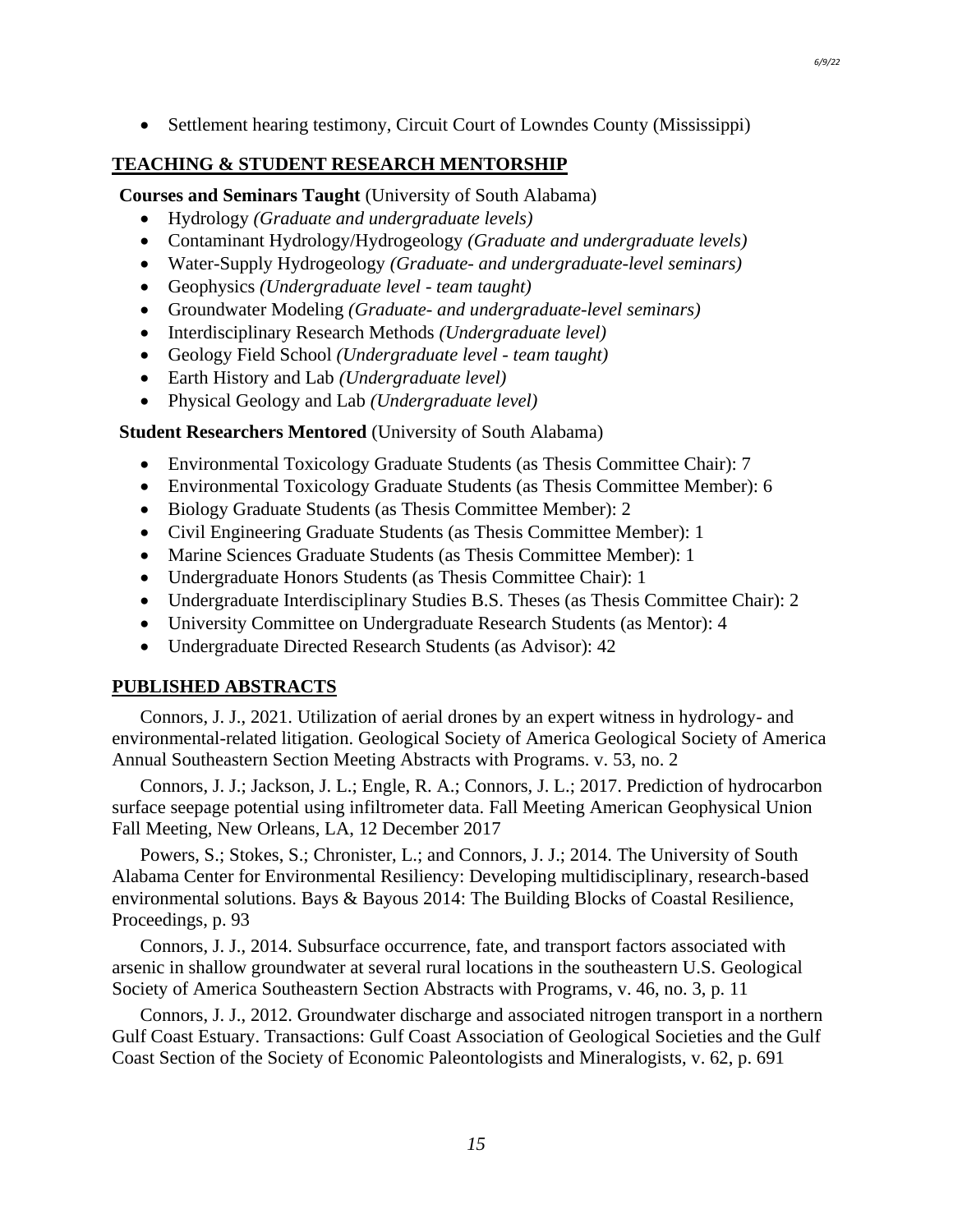Connors, J. J., 2012. Using easily accessible subsurface data to teach crucial geological skills. Transactions: Gulf Coast Association of Geological Societies and the Gulf Coast Section of the Society of Economic Paleontologists and Mineralogists, v. 62, p. 693

Connors, J. J., 2012. Interdisciplinary study of the headwaters of an impaired urban watershed. Geological Society of America Abstracts with Programs, v. 44, no. 7, p. 447

Connors, J. J., 2011. Use of readily available on-campus subsurface data to teach geological concepts and skills. Geological Society of America South-Central Section Meeting Abstracts with Programs, v. 43, no. 3, p. 41

Connors, J. J., 2010. Natural attenuation of dissolved chlorinated solvents along a flow path from an oxidized karstic aquifer to an anaerobic hyporheic discharge zone. Geological Society of America Abstracts with Programs, v. 42, no. 5, p. 591

McCullough, K., and Connors, J. J., 2010. Baseline data collection for a restoration design at a coastal river property. Geological Society of America Abstracts with Programs, v. 42, no. 5, p. 119

Connors, J. J., 2010. Natural attenuation of dissolved chlorinated solvents along a flow path from an oxidized karstic aquifer to an anaerobic hyporheic discharge zone. Geological Society of America Abstracts with Programs, v. 42, no. 5, p. 591

Warner, D., and Connors, J. J., 2010. Use of long-term monitoring data sets to characterize storm surge impacts on shallow groundwater. Geological Society of America Southeastern Section Meeting Abstracts with Programs, v. 42, no. 1, p. 117

Hall, C.; Crumpton, C.; and Connors, J. J.; 2010. Use of shallow sediment grain-size analysis data to aid in future land development and stormwater management practices. Geological Society of America Southeastern Section Meeting Abstracts with Programs, v. 42, no. 1, p. 111

Connors, J. J., 2009. Storm-surge induced water-quality changes in an unconfined coastal aquifer system. Geological Society of America Southeastern Section Meeting Abstracts with Programs, v. 41, no. 1, p. 18

Connors, J. J., 2008. Fate and transport of inorganic nitrogen along groundwater flow paths in a coastal aquifer system. Geological Society of America Southeastern Section Meeting Abstracts with Programs, v. 40, no. 6

### **PROFESSIONAL CONFERENCE SESSIONS CO-CHAIRED**

Rogers, S.; Fernandez, E.; Singh, K. K.; and Connors, J. J.; 2021. UAS applications in the geosciences. Geological Society of America 70<sup>th</sup> Annual Southeastern Section Meeting (online), April 2, 2021, Auburn, Alabama (Geological Society of America Geological Society of America Annual Southeastern Section Meeting Abstracts with Programs. v. 53, no. 2)

Connors, J. J.; Beckingham, B. A.; Vulava, V. M.; Callahan T. J.; and DeVoe, R.; 2019. Applications of hydrology and biogeochemistry to stormwater management. 68<sup>th</sup> Annual Meeting of the Geological Society of America Southeastern Section. Charleston, South Carolina, March 28 and 29, 2019 (Geological Society of America Southeastern Section Meeting Abstracts with Programs, v. 51, no. 3, p. 24)

#### **INVITED PRESENTATIONS**

Hydrological uniformitarianism. Mobile Rock and Gem Society meeting. Mobile, Alabama, June 12, 2018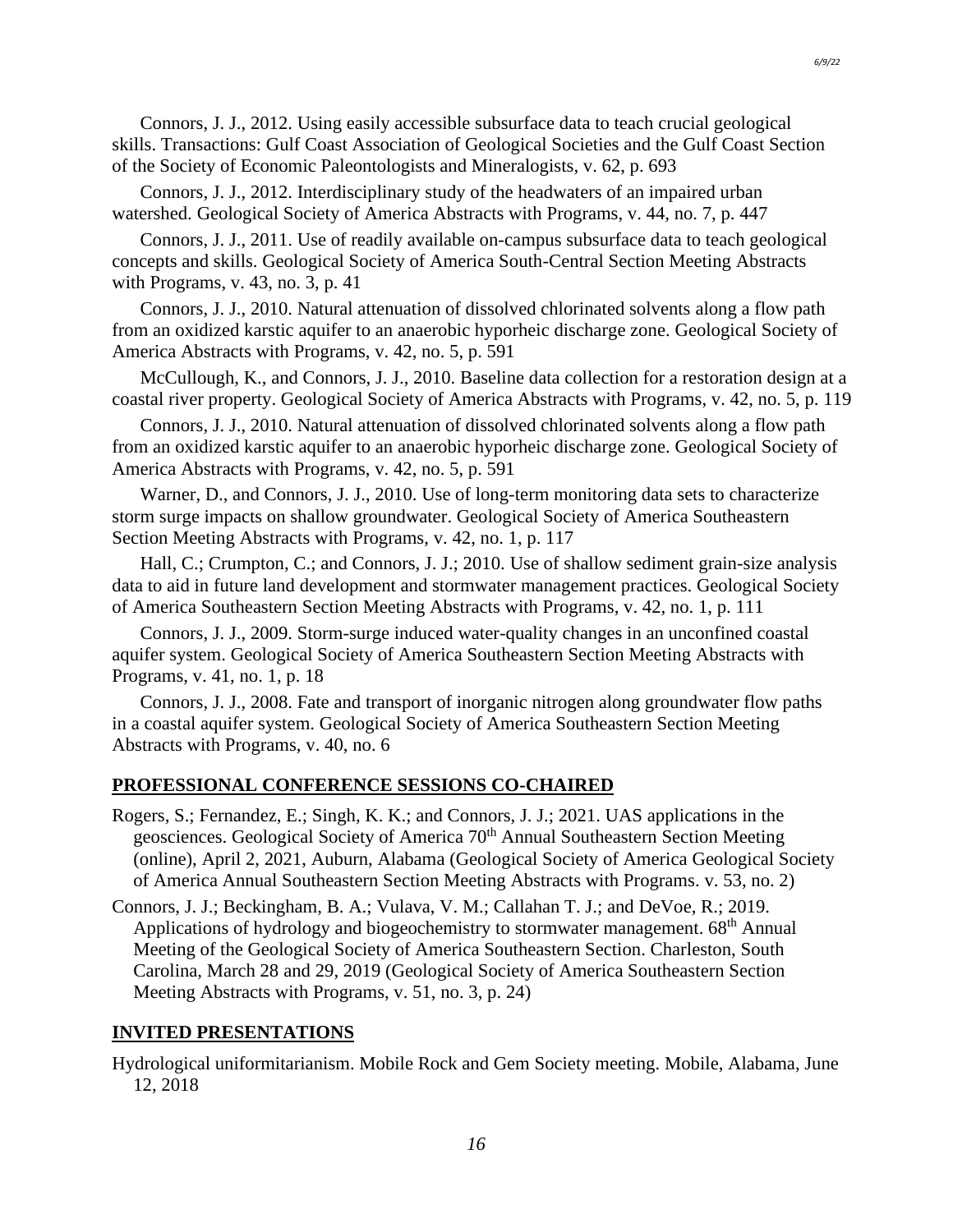- Emerging environmental contaminants: New threats, new approaches, new practices. Gulf Region Health Outreach Program Emerging Scholars Health Sciences Academy Workshop. Mobile, Alabama, March 21, 2016
- International education and research collaboration in the U.S. Panel discussion. 2nd International Conference on Advances in Electrical Engineering. Dhaka, Bangladesh, December 19, 2013
- Geological resources, reserves, and valuations along the northern Gulf Coast. Understanding the Financial Advantages of Land Conservation Advanced Seminar on Conservation Easements. Mobile, Alabama, August 22, 2013
- Bridging the gap between sponsored programs and principal investigators. Society of Research Administrators, Alabama Chapter Annual Meeting. Daphne, Alabama, August 23, 2013
- Research into storm-surge remobilization of subsurface contamination. Fuzhou University Zhicheng College, Fuzhou, China, March 11, 2013
- Quantifying environmental impacts of the Deepwater Horizon oil spill. Nurses & Environmental Health: Health Consequences of the Gulf Oil Spill Conference. Mobile, Alabama, November 19, 2010
- Occurrence of oil and gas in the Gulf of Mexico. Keynote Speaker, NOAA Lessons from the Deep: Exploring the Gulf of Mexico's Deep-Sea Ecosystems. October 11, 2010
- Oil and gas in the Gulf of Mexico A primer. Gulf of Mexico Alliance Governors' Action Plan II (All Hands) Meeting. Biloxi, Mississippi, August 3, 2010
- Designing effective construction sediment and erosion plans. Weeks Bay Reserve Nonpoint Source Pollution and Stormwater Workshop. Fairhope, Alabama, July 19, 2006
- The geology of erosion. Soils, Stormwater, and Watershed Protection: Tools for Managing Erosion Workshop. Mobile, Alabama, December 7, 2006
- Welcome to the Ice Age Geological evidence for climate change over time. 1<sup>st</sup> Southeastern Coastal and Atmospheric Processes Symposium. Mobile, Alabama, March 31, 2007
- Geological constraints on stormwater runoff in the Mobile Bay area. NOAA Community Leader Stormwater Training Workshop for Coastal Alabama. Mobile, Alabama, December 15, 2005
- Nitrate fate and transport in groundwater, Weeks Bay, Alabama. Weeks Bay Reserve Research Symposium: 20-year Designation Anniversary: History of research within the Reserve boundary. Fairhope, Alabama, April 22, 2005
- Groundwater monitoring at RCRA Subtitle D landfills. Solid Waste Association of North America Mississippi Chapter Symposium. Biloxi, Mississippi, April 8, 1993
- Groundwater contamination assessment. Mississippi Environment 1990. Jackson, Mississippi, March 22, 1990

## **SERVICE ACTIVITIES**

### **Professional**

Member/Chair-Elect, Professional Development Committee, Geological Society of America, 2021-present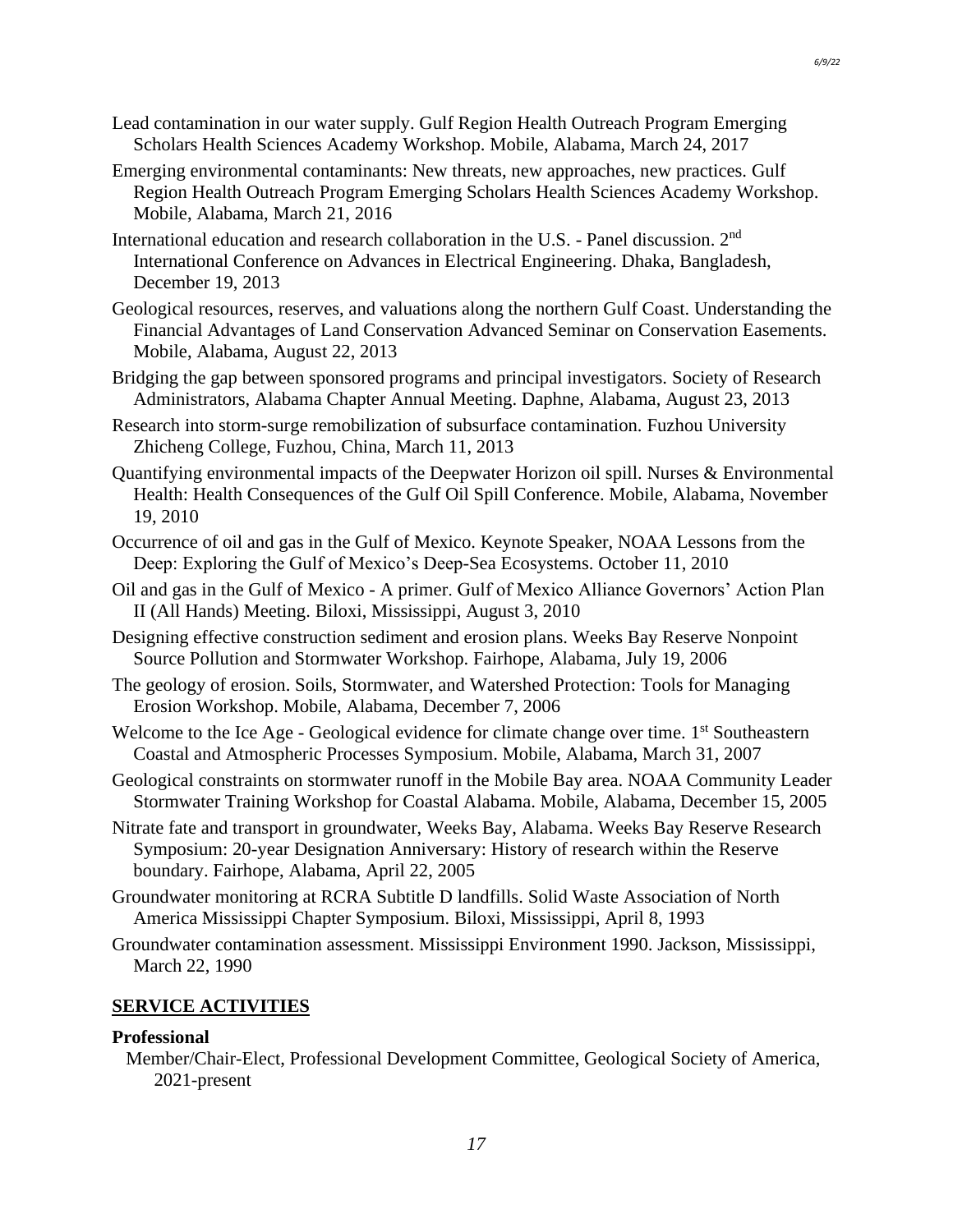- Mentor, John Mann Applied Hydrogeology Mentorship Program, 68<sup>th</sup> Annual Meeting of the Geological Society of America Southeastern Section. Charleston, South Carolina, 2019
- Judge, Edward K. Aldag, Jr. Business Plan Competition, Alabama Entrepreneurship Institute, University of Alabama, 2018
- Member, Advisory Board, University of Alabama Department of Geological Sciences, 2017-19
- Judge, Hydrology Section, Outstanding Student Paper Awards, American Geophysical Union Fall Meeting, 2017
- Member, Southwest Alabama Geological Society, 2009-11 (President, 2009-11)

#### **Community**

- Judge, Conrad Foundation Spirit of Innovation Challenge, 2016-17
- Judge, Australian Conrad Spirit of Innovation Challenge, 2017-18
- Member, Board of Directors, Mobile (Alabama) Symphony Orchestra, 2014-16
- Member, Advisory Board, Three Mile Creek Restoration Plan, 2013-14
- Member, Advisory Board, Weeks Bay Foundation Habitat Restoration and Management, 2010-11
- Advisor, Governor's Coastal Recovery Commission Higher Education Subcommittee, 2010 Science Advisor, NASA Develop Program, 2009-11
- Instructor, Twenty-first Century Community Learning School Summer Science Camp, 2007
- Instructor, World Wildlife Fund Allianz Southeast Climate Camp, 2008
- Geology Belt Loop Instructor, Cub Scouts, 2007-15
- Member, Board of Directors, Smart Coast, 2007-11 (Secretary, 2009-11)
- Director, Mobile Regional Science and Engineering Fair, 2005-14
- Member, Science Textbook Committee, Mobile County Public School System, 2005-06
- **Academic** (University of South Alabama, unless otherwise noted)
	- Council of Academic Deans, 2015-16
	- University Academic Success and Retention Committee, 2015-16
	- Global Engagement Committee Research Subcommittee (Chair), 2014-15
	- University Committee on Undergraduate Research, 2014-15
	- Curriculum Development Committee, School of Continuing Education & Special Programs (Chair), 2012-13
	- Grant Development/Research Committee, School of Continuing Education & Special Programs (Chair), 2012-13
	- Strategic Planning Committee, School of Continuing Education & Special Programs (Chair), 2012-13
	- University of South Alabama National Alumni Association Board of Directors, 2011-16
	- Faculty Advisor, Society of American Military Engineers Student Chapter, 2011-12
	- University Sustainability Committee, 2011-12
	- University Environmental and Safety Committee, 2010-13
	- Environmental Toxicology Graduate Program Advisory Board, 2010-12
	- Southern Association of Colleges and Schools Commission on Colleges (SACSCOC)
	- Reaccreditation Leadership Team, 2010-11
	- Commencement Speaker Advisory Committee, 2010-12
	- University Budget Council, 2010-12
	- Council on International Education and Scholarship (Chair), 2013
	- University Athletics Council, 2010-11
	- University Committee on Electronic Learning, 2010-11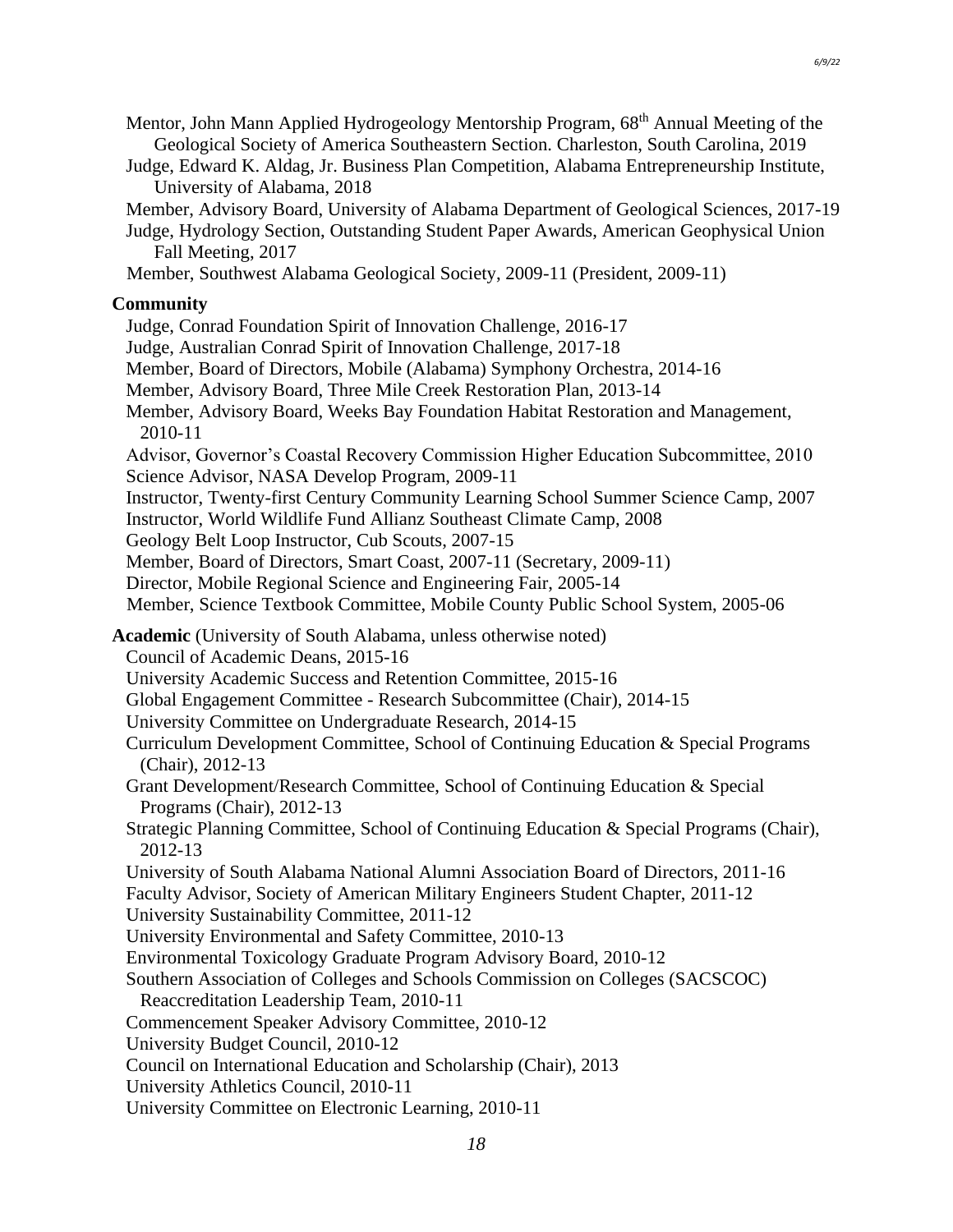Advisory Committee on Diversity, 2009-12 Academic Affairs Policy Committee, 2009-12 (Chair, 2010-11) University Long-range Planning Committee, 2009-12 Faculty Advisor, Student Sustainability Council, 2008-12 Conflict of Commitment and Financial Interest Committee, 2008-12 (Chair, 2012) Faculty Awards Committee, College of Arts and Sciences, 2008-10 Field Trip Safety Committee, Department of Earth Sciences (Chair), 2006-10 Geology Program Assessment Committee (Chair), 2007-12 Scholarship Committee, College of Arts and Sciences, 2005-06 Search Committees:

- *Associate Dean, College of Education* (Chair) , University of South Alabama, 2013
- *Instructor, English as a Second Language* (Chair), University of South Alabama, 2013
- *Director, International Education Programs* (Chair) , University of South Alabama, 2013
- *Associate Dean, College of Art and Sciences*, University of South Alabama, 2011
- *Assistant Dean, College of Art and Sciences*, University of South Alabama, 2011
- *Dean, School of Continuing Education*, University of South Alabama, 2010
- *Dean, College of Arts and Sciences*, University of South Alabama, 2009
- *Chair, Department of Earth Sciences*, University of South Alabama, 2006

### **MEDIA APPEARANCES**

#### **Television**

"East Meets West, a report on Huawei Corporation" by Madeleine Hackett, WTVY News, July 28, 2015 (http://www.wtvy.com/home/headlines/East-Meets-West-Pt-2-319091641.html)

"International agreement between the University of South Alabama and the International University of Business, Agriculture, and Technology (Bangladesh)" ATN Bangla, December 18, 2013 (https://www.facebook.com/video.php?v=10153833614975001&l=

8361544652552957113)

"Reality Check: Cancer Cluster Study" Fox 10 News, November 11, 2013 (http://www. local15tv.com/news/features/reality-check/stories/reality-check-cancer-cluster-study-52.shtml)

Live interview on the Deepwater Horizon blowout. WKRG News 5, April 30, 2010

### **Print**

"SoZo encourages 'Innovative Disruptions' at leadership meeting" by Ebony Davis, The Dothan Eagle, September 9, 2015 (http://www.dothaneagle.com/news/business/sozoencourages-innovative-disruptions-at-leadership-meeting/article\_325893e0-576d-11e5-b1bc-8bd9da36e60f.html)

"South Alabama expanding offerings at Gulf Shores campus" by John Mullen, Gulf Coast News Today, July 24, 2015

(http://www.gulfcoastnewstoday.com/area\_news/article\_5efc9cf0-317c-11e5-90a2- 1b0d06b40ca5.html)

- "International University of Business, Agriculture, and Technology in Bangladesh and the University of South Alabama in educational exchange agreements" by Zakir Hossain, Barta 24, December 18, 2013 (http://barta24.com.bd/details.php?id=5964)
- "Water worries building in Baldwin County" by Ben Raines, Mobile Press-Register, October 23, 2011 (http://blog.al.com/live/2011/10/water\_worries\_building\_in\_bald.html)